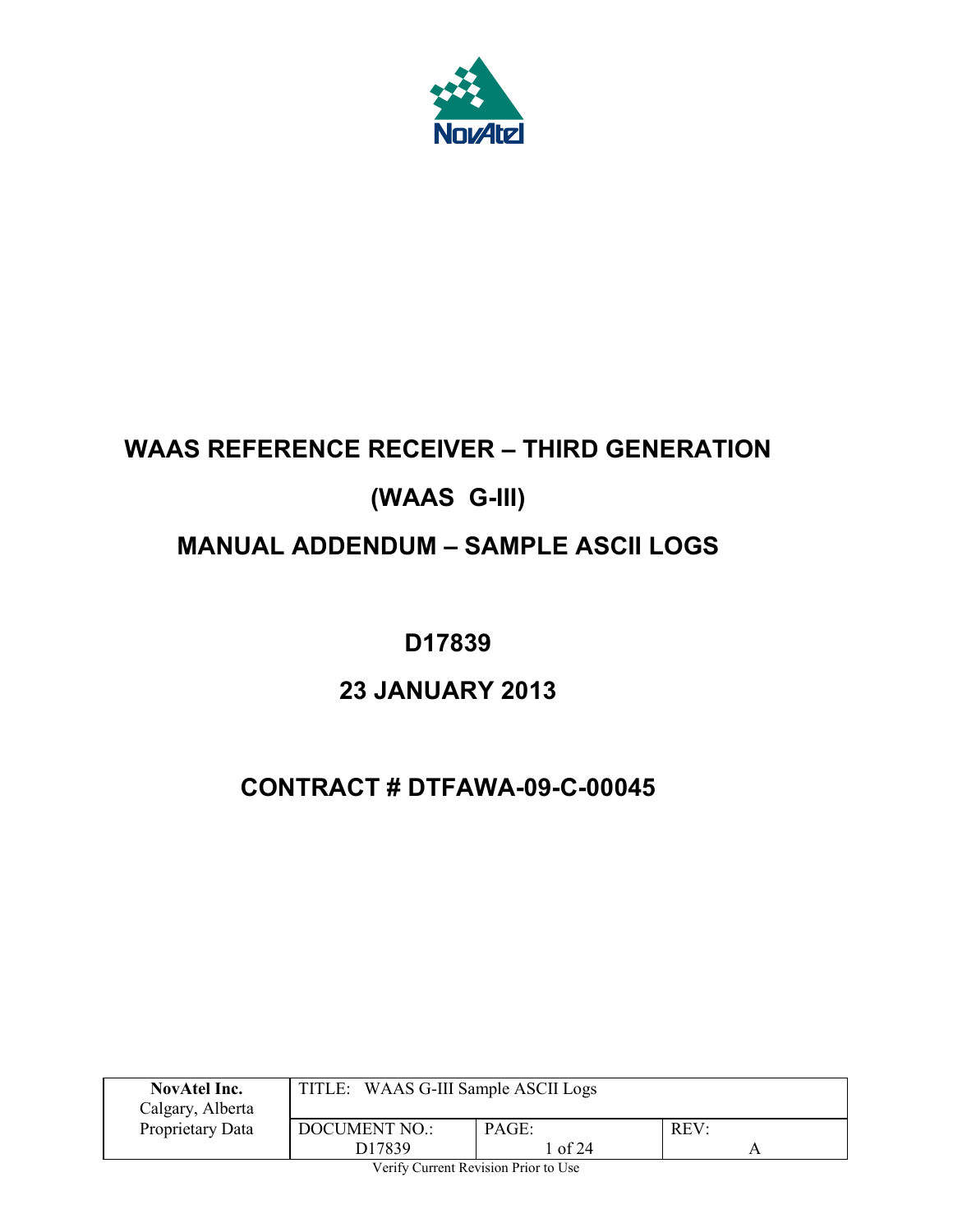

# **REVISION HISTORY**

| <b>REV</b> | ECO# | <b>EFFECT</b><br><b>DATE</b> | <b>DESCRIPTION</b> |
|------------|------|------------------------------|--------------------|
|            |      |                              |                    |
|            |      |                              |                    |
|            |      |                              |                    |

| <b>NovAtel Inc.</b><br>Calgary, Alberta                                                                                                                                                                                                                                                                                            | TITLE: WAAS G-III Sample ASCII Logs        |                  |      |  |
|------------------------------------------------------------------------------------------------------------------------------------------------------------------------------------------------------------------------------------------------------------------------------------------------------------------------------------|--------------------------------------------|------------------|------|--|
| Proprietary Data                                                                                                                                                                                                                                                                                                                   | <b>DOCUMENT NO.:</b><br>D <sub>17839</sub> | PAGE:<br>2 of 24 | REV: |  |
| $\mathbf{v}$ $\mathbf{v}$ $\mathbf{v}$ $\mathbf{v}$ $\mathbf{v}$ $\mathbf{v}$ $\mathbf{v}$ $\mathbf{v}$ $\mathbf{v}$ $\mathbf{v}$ $\mathbf{v}$ $\mathbf{v}$ $\mathbf{v}$ $\mathbf{v}$ $\mathbf{v}$ $\mathbf{v}$ $\mathbf{v}$ $\mathbf{v}$ $\mathbf{v}$ $\mathbf{v}$ $\mathbf{v}$ $\mathbf{v}$ $\mathbf{v}$ $\mathbf{v}$ $\mathbf{$ |                                            |                  |      |  |

Verify Current Revision Prior to Use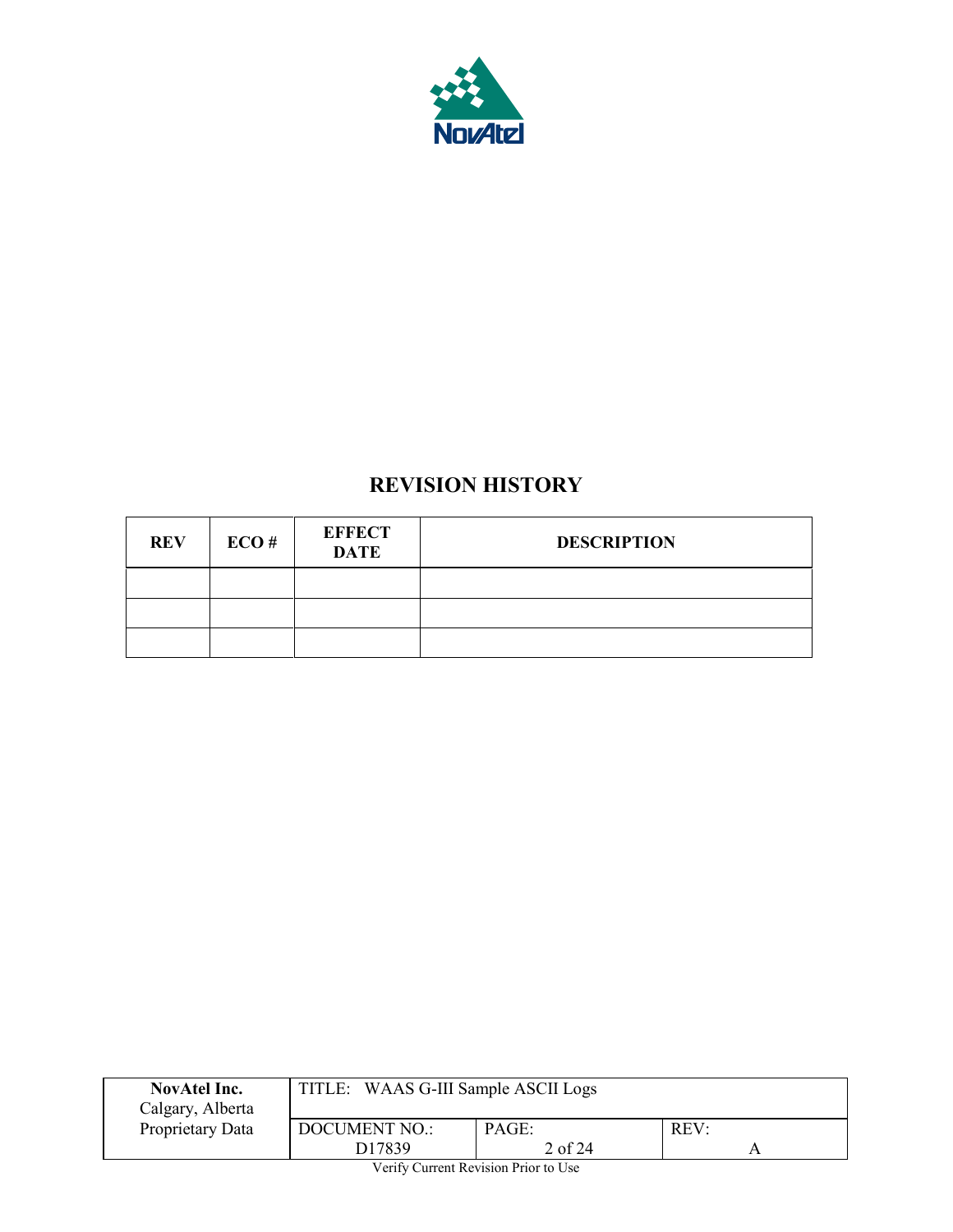

# **NOVATEL INC. PROPRIETARY DATA**

The information disclosed herein is the exclusive property of NovAtel Inc. and is not to be disclosed without the written consent of NovAtel Inc. No part of this publication may be reproduced or transmitted in any form or by any means including electronic storage, reproduction, execution or transmission without the prior written consent of NovAtel Inc. The recipient of this document by its retention and use agrees to respect the security status of the information contained herein.

## **This document is intended for limited circulation.**

## **Limited Rights Notice**

These data are submitted with limited rights under Contract No. DTFAWA-09-C-00045. These data may be reproduced and used by the Customer with the express limitation that they will not, without written permission of the contractor, be used for the purposes of manufacture nor disclosed outside the Customer.

© Copyright NovAtel Inc. (2013)

| <b>NovAtel Inc.</b><br>Calgary, Alberta | TITLE: WAAS G-III Sample ASCII Logs |                  |      |
|-----------------------------------------|-------------------------------------|------------------|------|
| Proprietary Data                        | <b>DOCUMENT NO.:</b><br>D17839      | PAGE:<br>3 of 24 | REV: |
|                                         | -----<br>$\sim$                     | --               |      |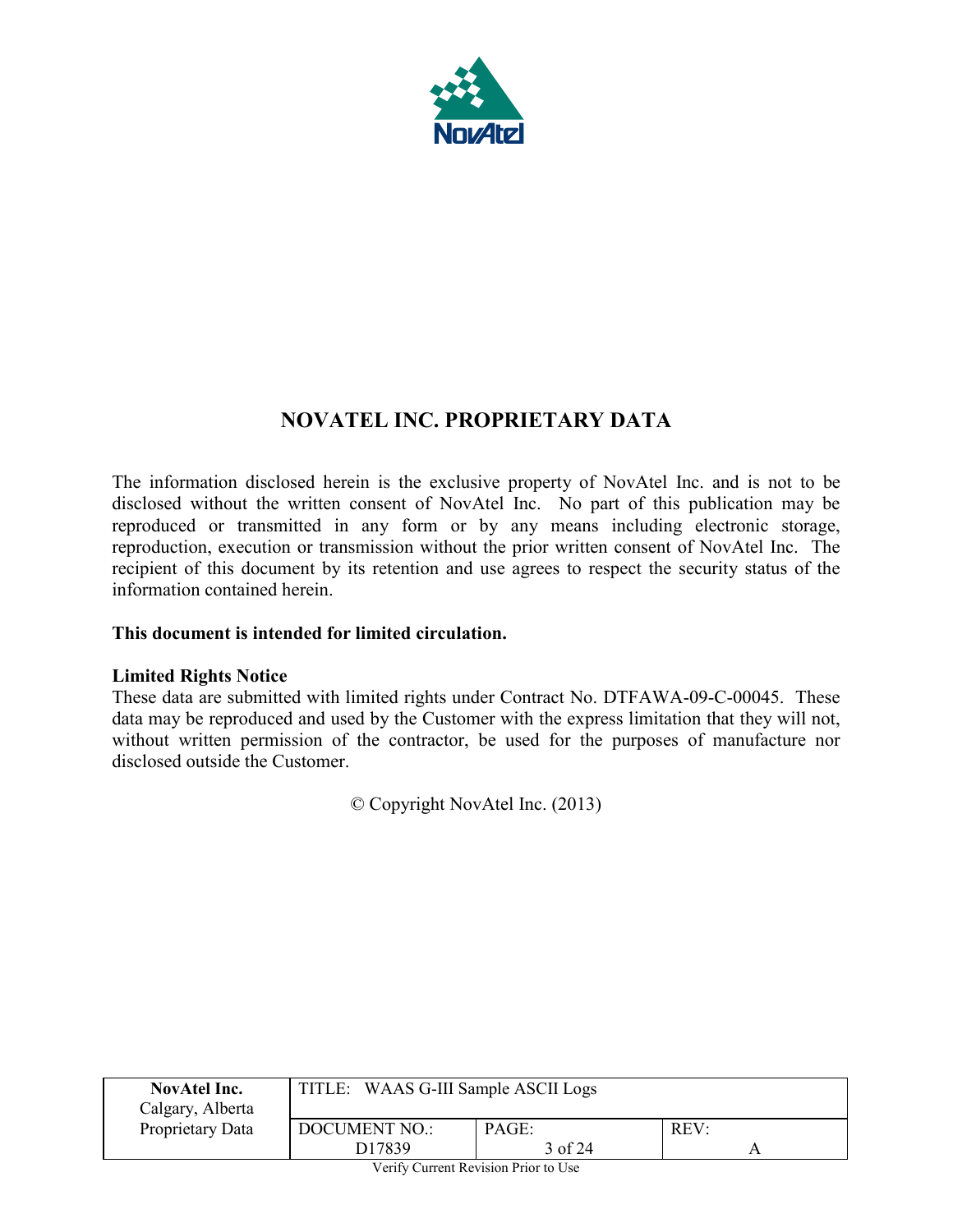

# **Table of Contents**

| $\mathbf{1}$            |        |  |
|-------------------------|--------|--|
| $\overline{2}$          |        |  |
|                         | 2.1    |  |
|                         | 22     |  |
| $\overline{\mathbf{3}}$ |        |  |
|                         | 31     |  |
|                         | 3.1.1  |  |
|                         | 3.1.2  |  |
|                         | 313    |  |
|                         | 3.1.4  |  |
|                         | 3.1.5  |  |
|                         | 3.1.6  |  |
|                         | 317    |  |
|                         | 3.1.8  |  |
|                         | 3.19   |  |
|                         | 3.1.10 |  |
|                         | 3.1.11 |  |
|                         | 3.1.12 |  |
|                         | 3.1.13 |  |
|                         | 3.1.14 |  |
|                         | 3.1.15 |  |
|                         | 3.2    |  |
|                         | 3.2.1  |  |
|                         | 3.2.2  |  |
|                         | 3.23   |  |
|                         | 3.2.4  |  |
|                         | 3.2.5  |  |

# **List of Tables**

|--|

| <b>NovAtel Inc.</b><br>Calgary, Alberta | TITLE: WAAS G-III Sample ASCII Logs                        |            |  |  |
|-----------------------------------------|------------------------------------------------------------|------------|--|--|
| Proprietary Data                        | REV:<br><b>DOCUMENT NO.:</b><br>PAGE:<br>D17839<br>4 of 24 |            |  |  |
|                                         | ______<br>__                                               | __<br>____ |  |  |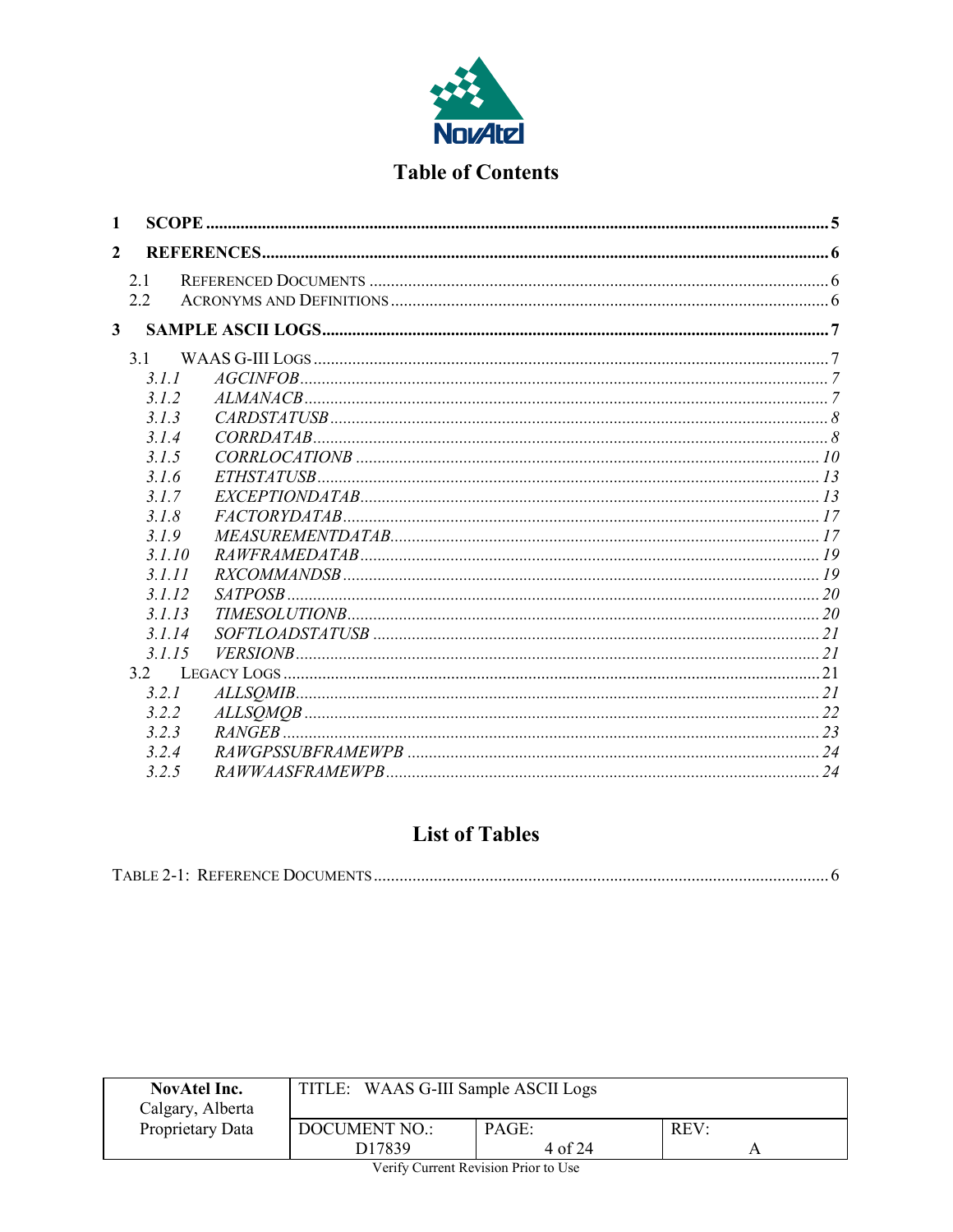

# <span id="page-4-0"></span>**1 SCOPE**

This document contains ASCII representations of a sample of every log type output by the WAAS G-III receiver. Refer to [EICD] for the specification of the binary format of each log. The ASCII format is that generated by using wg3convert.exe version 1.00V39 to convert the binary logs output natively by the receiver.

| <b>NovAtel Inc.</b><br>Calgary, Alberta | TITLE: WAAS G-III Sample ASCII Logs |  |  |  |  |
|-----------------------------------------|-------------------------------------|--|--|--|--|
| Proprietary Data                        | PAGE:<br>DOCUMENT NO.:<br>REV:      |  |  |  |  |
| D <sub>17839</sub><br>5 of 24           |                                     |  |  |  |  |
| Verify Current Revision Prior to Use    |                                     |  |  |  |  |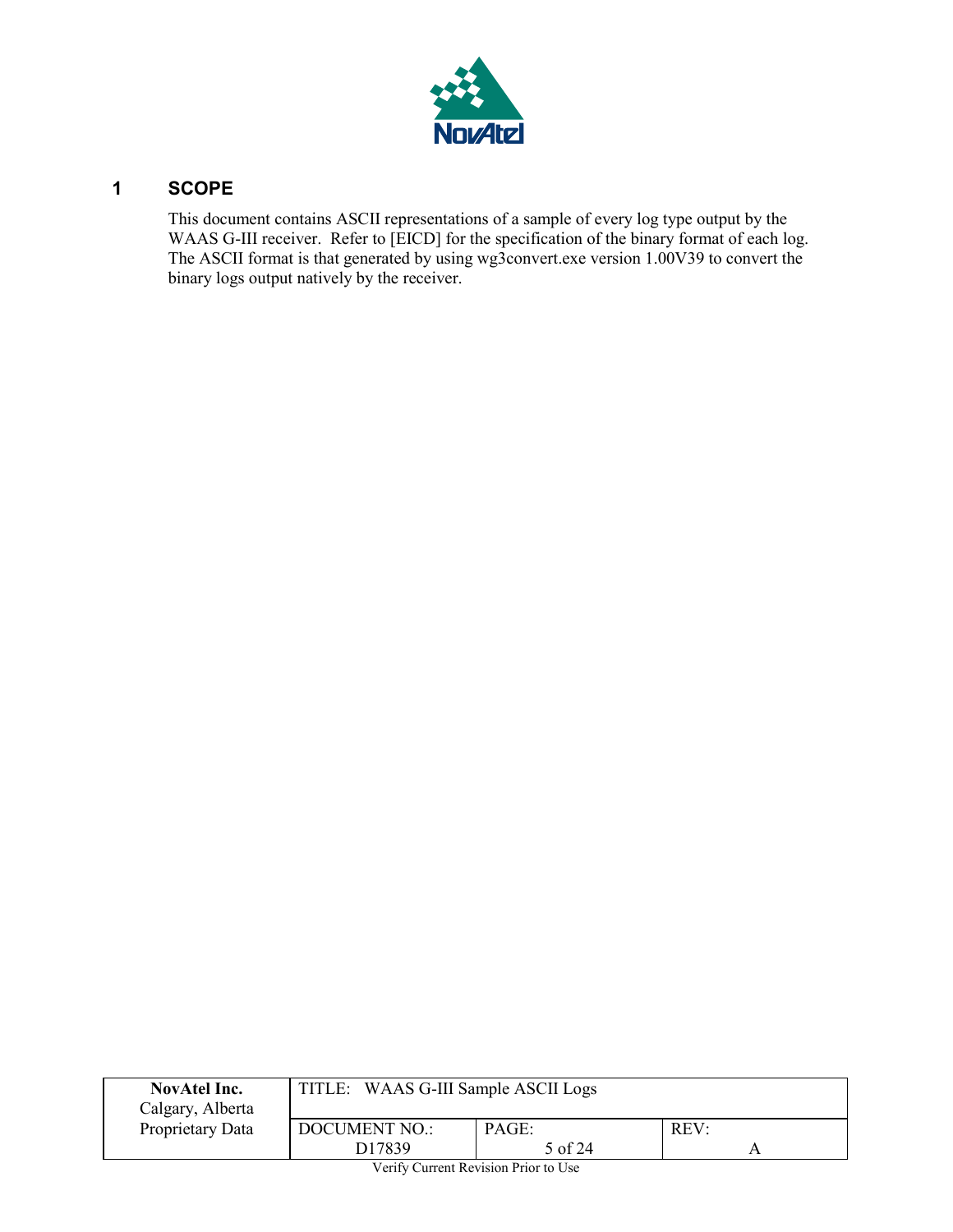

# <span id="page-5-0"></span>**2 REFERENCES**

## <span id="page-5-3"></span><span id="page-5-1"></span>**2.1 Referenced Documents**

#### **Table 2-1: Reference Documents**

| <b>Document</b><br><b>Number</b> | <b>CDRL</b><br><b>Number</b> | <b>Document</b><br>ID | <b>Document Title</b>                                      | <b>Revision</b><br><b>Number</b> |
|----------------------------------|------------------------------|-----------------------|------------------------------------------------------------|----------------------------------|
| D <sub>12994</sub>               |                              |                       | WAAS G-III List of Acronyms and<br>Definitions             | BM                               |
| D <sub>14799</sub>               |                              | [EICD]                | WAAS G-III – External Interface Control<br>Document (EICD) | EM                               |

# <span id="page-5-2"></span>**2.2 Acronyms and Definitions**

Refer to D12994 – WAAS G-III List of Acronyms and Definitions for an explanation of acronyms and definition of terms used in this and other WAAS G-III documentation.

| <b>NovAtel Inc.</b><br>Calgary, Alberta                                                                      | TITLE: WAAS G-III Sample ASCII Logs |                  |      |  |
|--------------------------------------------------------------------------------------------------------------|-------------------------------------|------------------|------|--|
| Proprietary Data                                                                                             | <b>DOCUMENT NO.:</b><br>D17839      | PAGE:<br>6 of 24 | REV: |  |
| $\mathbf{V}$ . $\mathbf{C}$ $\mathbf{C}$ and $\mathbf{D}$ and $\mathbf{D}$ and $\mathbf{D}$ and $\mathbf{V}$ |                                     |                  |      |  |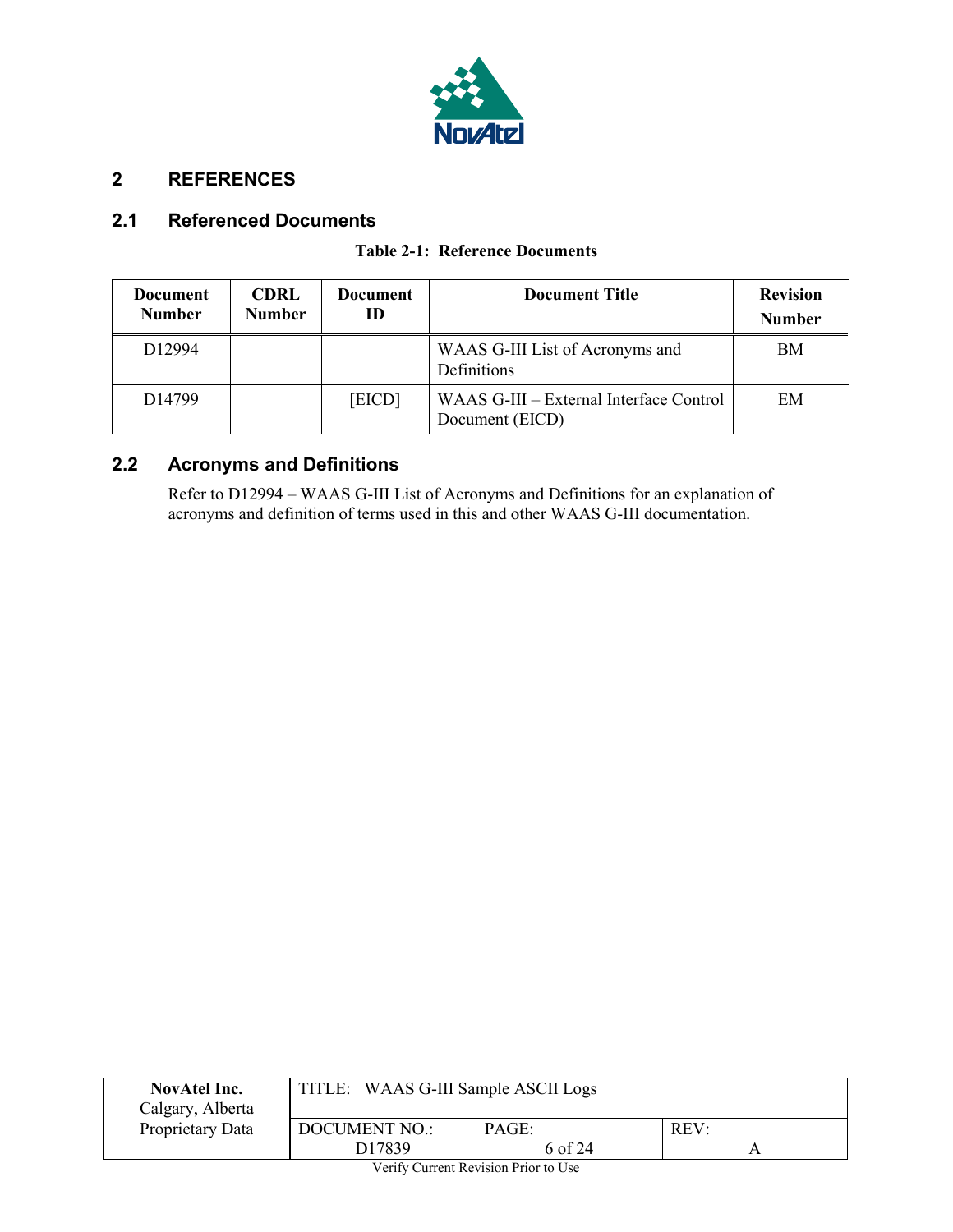

## <span id="page-6-0"></span>**3 SAMPLE ASCII LOGS**

#### <span id="page-6-1"></span>**3.1 WAAS G-III Logs**

#### <span id="page-6-2"></span>3.1.1 AGCINFOB

@AGCINFOA,3,COARSE,700,325629.000,0,0,0;4,00008a83,00000000,415,1000,0.057923,0.127564,0. 227863,0.259208,0.196641,0.130800,1083277.00,0.020,-683,0,0,00008a93,00000000,345,1000,0. 040536,0.112558,0.216250,0.274144,0.210812,0.145700,1126383.00,0.011,-975,0,0,00008804,00 000000,500,1000,0.057846,0.127795,0.229254,0.257601,0.196082,0.131422,1116542.00,0.020,-6 75,0,0,00008aa4,00000000,378,1000,0.075613,0.145261,0.238823,0.252250,0.177546,0.110507,6 410439.00,0.013,-326,0,0\*bbce55d1

#### <span id="page-6-3"></span>3.1.2 ALMANACB

@ALMANACA,4,COARSE,700,325629.000,0,0,0;GPS,3,5,32,1,188,503808.0,1.564026e-03,-7.7946103 9e-09,7.88122702e-01,4.59058731e-01,2.98609059e-01,2.95639038e-04,0.00000000,1.45855743e-04,2.6560132e+07,1.77366529e-02,3,0,0,1,2,188,503808.0,1.192379e-02,-8.00033325e-09,7.691 20215e-01,-2.6834964e+00,1.2550131e+00,4.15802002e-04,0.00000000,1.45865402e-04,2.6558960 e+07,-3.72709395e-03,1,0,0,1,3,188,503808.0,1.595640e-02,-8.03462039e-09,-3.98168757e-01, 1.2653735e+00,1.4146954e+00,1.59263611e-04,3.63797881e-12,1.45858230e-04,2.6559831e+07,-8 .79042897e-03,1,0,0,1,4,188,503808.0,1.038361e-02,-8.04604944e-09,7.85697395e-01,9.554947 62e-01,-1.7694865e+00,1.15394592e-04,1.09139364e-11,1.45853794e-04,2.6560369e+07,-4.70380 828e-03,1,0,0,1,5,188,503808.0,3.074646e-03,-8.11462372e-09,1.8340100e+00,3.18304384e-01, -2.9926164e+00,-3.79562378e-04,0.00000000,1.45870295e-04,2.6558366e+07,6.42354455e-03,2,0 ,0,1,6,188,503808.0,7.653713e-03,-7.92032991e-09,-3.19660474e-01,-3.90052441e-01,-2.97874 84e+00,3.74794006e-04,-1.09139364e-11,1.45856820e-04,2.6560002e+07,-2.04331035e-03,1,0,0, 1,7,188,503808.0,6.054401e-03,-7.87461372e-09,-2.3346203e+00,-2.9219630e+00,-1.45522945e-01,1.72615051e-04,3.63797881e-12,1.45854706e-04,2.6560258e+07,3.33580900e-02,2,0,0,1,8,18 8,503808.0,1.270342e-02,-7.71460706e-09,-2.2460370e+00,-2.8836251e+00,-7.23927329e-01,3.8 1469727e-06,0.00000000,1.45863039e-04,2.6559247e+07,5.58345038e-02,1,0,0,1,9,188,503808.0 ,1.706934e-02,-7.77175230e-09,-2.3586524e+00,1.6368141e+00,-2.21974435e-01,2.15530396e-04 ,0.00000000,1.45929478e-04,2.6551185e+07,4.20346689e-02,1,0,0,1,10,188,503808.0,1.228619e -02,-8.19462705e-09,1.8541596e+00,7.94159381e-01,-2.6561810e+00,-6.67572021e-05,0.0000000 0,1.45852343e-04,2.6560545e+07,1.27631995e-03,1,0,0,1,11,188,503808.0,1.381493e-02,-8.366 06277e-09,5.00236528e-01,1.1410042e+00,5.94687200e-02,-3.46183777e-04,0.00000000,1.458587 27e-04,2.6559770e+07,-5.35814696e-02,1,0,0,1,12,188,503808.0,4.223824e-03,-8.03462039e-09 ,-1.2763005e+00,1.42278216e-01,-4.12015031e-01,1.13487244e-04,0.00000000,1.45861422e-04,2 .6559443e+07,3.99733822e-02,2,0,0,1,13,188,503808.0,4.934311e-03,-7.41745182e-09,2.980910 0e+00,2.0674477e+00,2.3082089e+00,1.49726868e-04,0.00000000,1.45866605e-04,2.6558814e+07, 4.07883095e-02,1,0,0,1,14,188,503808.0,6.700039e-03,-7.47459706e-09,2.9525385e+00,-2.0185 625e+00,2.4470544e+00,2.19345093e-04,0.00000000,1.45855038e-04,2.6560218e+07,3.34899165e-02,1,0,0,1,15,188,503808.0,5.270958e-03,-7.82889753e-09,2.8567640e+00,1.20983372e-01,1.98 26204e+00,-1.05857849e-04,0.00000000,1.45855660e-04,2.6560143e+07,1.13850137e-04,2,0,0,1, 16,188,503808.0,6.866455e-03,-8.02319134e-09,-1.2579755e+00,2.87924748e-02,-2.6508207e+00 ,-2.51770020e-04,0.00000000,1.45866688e-04,2.6558804e+07,4.07164041e-02,1,0,0,1,17,188,50 3808.0,8.061886e-03,-7.62317468e-09,-2.19743497e-01,-2.2509794e+00,2.6107364e+00,5.531311 04e-05,0.00000000,1.45847576e-04,2.6561124e+07,2.24883980e-02,2,0,0,1,18,188,503808.0,1.3 68570e-02,-8.33177562e-09,1.8391879e+00,-2.1300589e+00,-2.1599071e+00,2.35557556e-04,0.00 000000,1.45852758e-04,2.6560495e+07,-1.49383363e-02,1,0,0,1,19,188,503808.0,8.851528e-03, -7.66889087e-09,-1.67463814e-01,2.76496292e-01,1.9242089e+00,-3.42369080e-04,0.00000000,1 .45858603e-04,2.6559785e+07,1.97919474e-02,1,0,0,1,20,188,503808.0,5.575657e-03,-8.354633 72e-09,1.7856031e+00,1.2827832e+00,-1.5749987e+00,8.10623169e-05,0.00000000,1.45847742e-0 4,2.6561104e+07,-1.42851961e-02,1,0,0,1,21,188,503808.0,1.972294e-02,-8.09176563e-09,7.90 122944e-01,-2.1835539e+00,-1.0579591e+00,-2.76565552e-04,0.00000000,1.45853421e-04,2.6560 414e+07,-1.09356052e-02,1,0,0,1,22,188,503808.0,6.167889e-03,-8.37749181e-09,1.8420533e+0 0,-2.0322751e+00,-2.8074339e+00,1.56402588e-04,0.00000000,1.45861174e-04,2.6559473e+07,-1 .72033549e-02,1,0,0,1,23,188,503808.0,8.162022e-03,-7.69174896e-09,2.8960782e+00,-2.91739 29e+00,1.4922236e+00,1.20162964e-04,-3.63797881e-12,1.45850436e-04,2.6560777e+07,1.501623 38e-02,1,0,0,1,24,188,503808.0,5.722046e-04,-8.01176229e-09,-2.3611035e+00,-3.12825721e-0 3,9.24244772e-01,0.00000000,0.00000000,1.45855286e-04,2.6560188e+07,1.69576782e-02,3,0,0,

| NovAtel Inc.<br>Calgary, Alberta | TITLE: WAAS G-III Sample ASCII Logs |                  |      |
|----------------------------------|-------------------------------------|------------------|------|
| Proprietary Data                 | DOCUMENT NO.:<br>D <sub>17839</sub> | PAGE:<br>7 of 24 | REV: |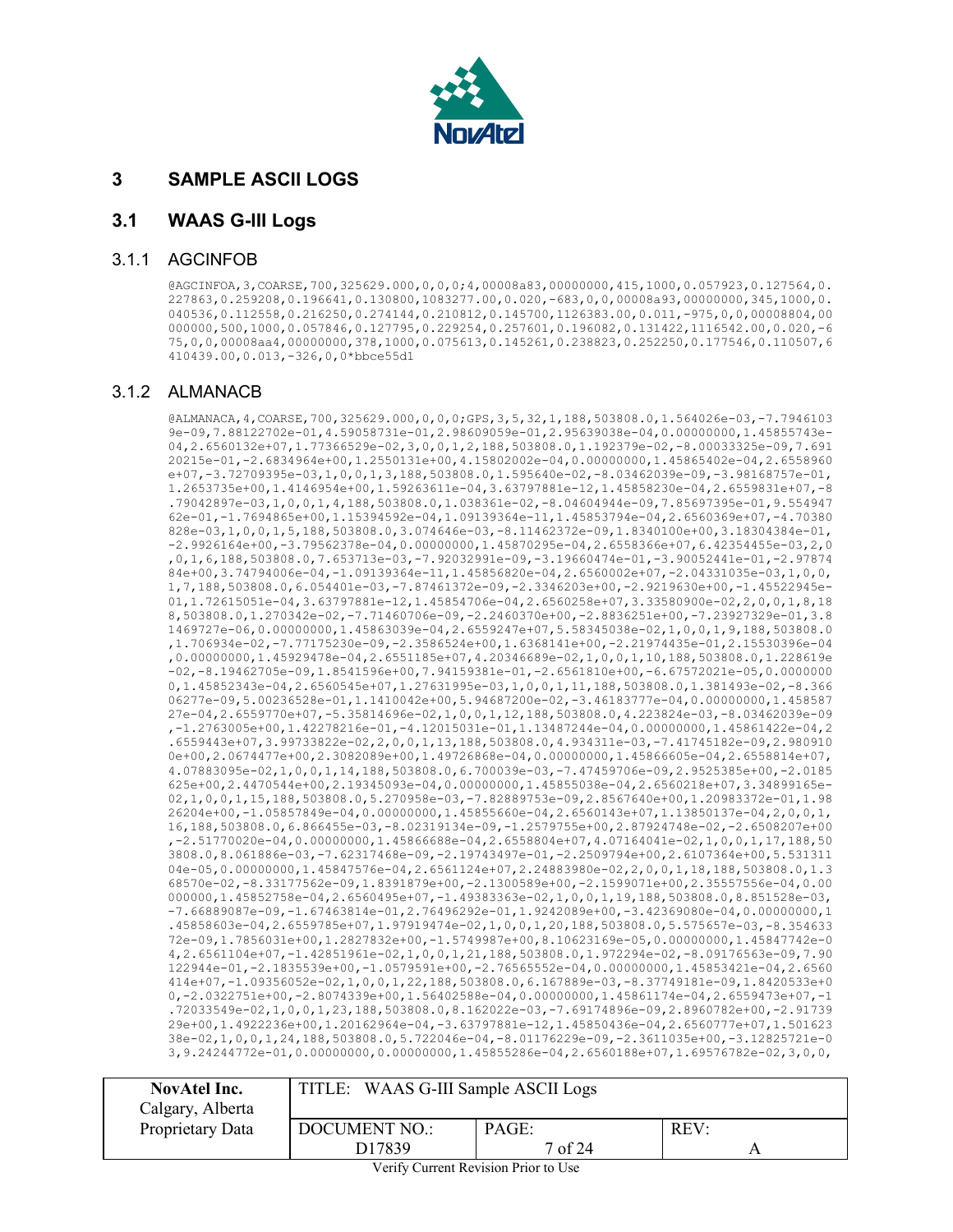

1,25,188,503808.0,2.060890e-03,-8.17176896e-09,-1.3131890e+00,5.66234403e-01,-1.3419070e+ 00,6.48498535e-05,0.00000000,1.45864822e-04,2.6559030e+07,2.88100767e-02,3,0,0,1,26,188,5 03808.0,2.108717e-02,-7.42888087e-09,2.9739929e+00,1.2155817e+00,1.3860816e+00,-1.2493133 5e-04,1.09139364e-11,1.45858603e-04,2.6559785e+07,3.82656301e-02,1,0,0,1,27,0,0.0,0.00000 0,0.00000000,0.00000000,0.00000000,0.00000000,0.00000000,0.00000000,0.00000000,0.00000000 ,0.00000000,2,255,63,1,28,188,503808.0,1.865959e-02,-8.01176229e-09,-1.2515680e+00,-1.789 0422e+00,-2.8979620e+00,2.26020813e-04,0.00000000,1.45861132e-04,2.6559478e+07,3.91404785 e-02,1,0,0,1,29,188,503808.0,1.868725e-03,-7.63460373e-09,-2.11039579e-01,-1.1105178e+00, -7.67346550e-01,4.01496887e-04,3.63797881e-12,1.45854292e-04,2.6560309e+07,2.30995935e-02 ,2,0,0,1,30,188,503808.0,1.084423e-02,-8.28605943e-09,-1.4063522e+00,1.6112075e+00,2.5846 224e+00,-2.42233276e-04,1.09139364e-11,1.45863620e-04,2.6559176e+07,1.98818291e-02,1,0,0, 1,31,188,503808.0,8.142948e-03,-7.81746849e-09,-2.3306202e+00,-8.06011030e-01,-2.27134019 e-01,2.98500061e-04,0.00000000,1.45845627e-04,2.6561361e+07,3.83734881e-02,2,0,0,1,32,188 ,503808.0,1.163054e-02,-8.06890753e-09,1.9229509e+00,-4.07632924e-01,4.11181753e-01,-5.29 289246e-04,0.00000000,1.45851638e-04,2.6560631e+07,7.02874791e-03,1,0,0,1\*7f4426a7

#### <span id="page-7-0"></span>3.1.3 CARDSTATUSB

@CARDSTATUSA,6,COARSE,700,325630.000,0,0,0;OPERATIONAL,NORMAL,0,3022,0,7,IOMASTER,7,0,97. 7,29.0,4.948,3.316,2.489,0.000,1.796,1.490,1.188,1.060,0.742,00000000,00000000,DSPC,2,0,7 8.0,30.0,4.977,3.307,2.488,2.484,1.797,1.487,1.192,1.055,0.741,00000000,00000000,DSPC,2,1 ,92.4,29.0,4.975,3.329,2.491,2.482,1.786,1.484,1.189,1.054,0.742,00000000,00000000,RFCC,4 ,0,0.0,27.1,5.030,3.309,2.512,1.542,3.000,1.495,0.155,1.619e-03,8.936,00000000,00000000,R FCC,4,0,0.0,2.5,2.493,2.481,2.491,2.495,2.491,2.490,2.482,2.487,2.494,00000000,00000000,R FCC,4,0,0.0,3.3,3.287,2.489,0.000,0.000,0.000,0.000,0.000,0.000,0.000,00000000,00000000,R FDC,4,1,0.0,54.6,47.687,3.209,2.448,4.427,0.000,0.000,0.000,0.000,0.000,00000000,00000000 ,4,3245,0,3214,0,3245,0,3245,0\*8fc89e59

## <span id="page-7-1"></span>3.1.4 CORRDATAB

@CORRDATAA,5,COARSE,700,325630.000,0,0,0;106,19,0,0,0,1000,13,6110614,-19145,-58417,-533, -1185215,5875,-73133,2524,-77567,3867,-78253,1306,-45533,-4297,29771,3547,86512,7655,8026 3,-101,79562,-114,937695,-32412,275166,-8777,19,1,18,1,1000,13,2071133,-43675,-19681,-546 7,-106904,1059,-99178,1300,-92330,33296,-59056,14784,-32008,39123,19428,29350,52220,17196 ,87828,18913,105706,17733,56252,1505,54743,-6027,19,3,36,74,0,13,0,0,0,0,0,0,0,0,0,0,0,0, 0,0,0,0,0,0,0,0,0,0,0,0,0,0,19,2,62,56,0,13,0,0,0,0,0,0,0,0,0,0,0,0,0,0,0,0,0,0,0,0,0,0,0 ,0,0,0,19,4,80,92,0,13,0,0,0,0,0,0,0,0,0,0,0,0,0,0,0,0,0,0,0,0,0,0,0,0,0,0,65535,0,1,2,0, 13,0,0,0,0,0,0,0,0,0,0,0,0,0,0,0,0,0,0,0,0,0,0,0,0,0,0,65535,1,19,3,0,13,0,0,0,0,0,0,0,0, 0,0,0,0,0,0,0,0,0,0,0,0,0,0,0,0,0,0,65535,3,37,76,0,13,0,0,0,0,0,0,0,0,0,0,0,0,0,0,0,0,0, 0,0,0,0,0,0,0,0,0,65535,2,63,58,0,13,0,0,0,0,0,0,0,0,0,0,0,0,0,0,0,0,0,0,0,0,0,0,0,0,0,0, 65535,4,81,93,0,13,0,0,0,0,0,0,0,0,0,0,0,0,0,0,0,0,0,0,0,0,0,0,0,0,0,0,3,0,2,4,1000,13,96 85448,-23153,-89470,-161,-1908978,-3337,-122154,4799,-121471,812,-128839,-3965,-54626,-33 09,51297,12331,137782,16166,131136,-3340,122365,-2308,1470026,-30084,440365,-15713,3,1,20 ,5,1000,13,3267343,6261,-42363,-6699,-180134,1599,-188677,2474,-159316,8951,-83840,19887, -26207,19623,28892,19657,99471,13288,146382,487,186094,10122,96626,8250,83436,-3074,3,3,3 8,78,0,13,0,0,0,0,0,0,0,0,0,0,0,0,0,0,0,0,0,0,0,0,0,0,0,0,0,0,3,2,64,60,0,13,0,0,0,0,0,0, 0,0,0,0,0,0,0,0,0,0,0,0,0,0,0,0,0,0,0,0,3,4,82,94,0,13,0,0,0,0,0,0,0,0,0,0,0,0,0,0,0,0,0, 0,0,0,0,0,0,0,0,0,21,0,3,6,1000,13,12658807,-28164,-110155,-2369,-2360823,19966,-150766,- 1192,-154778,1798,-159400,3528,-73328,3922,63006,11505,160943,11569,159087,3991,147939,-2 56,1804892,-39203,536368,-12966,21,1,21,7,1000,13,5730416,4184,-70879,-7582,-309307,-5404 ,-311166,3407,-271420,10087,-159605,25736,-54140,9013,54866,21605,170157,3714,254099,-529 8,330250,-6349,168504,-13531,144049,-3304,21,3,39,80,0,13,0,0,0,0,0,0,0,0,0,0,0,0,0,0,0,0 ,0,0,0,0,0,0,0,0,0,0,21,2,65,62,0,13,0,0,0,0,0,0,0,0,0,0,0,0,0,0,0,0,0,0,0,0,0,0,0,0,0,0, 21,4,83,95,0,13,0,0,0,0,0,0,0,0,0,0,0,0,0,0,0,0,0,0,0,0,0,0,0,0,0,0,22,0,4,8,1000,13,1377 2526,-44047,-138925,-3168,-2891635,13685,-186035,-1254,-188210,1839,-194510,387,-90246,-5 731,81973,14570,199931,16544,196953,7571,178730,4421,2233790,-63372,679899,-20251,22,1,22 ,9,1000,13,5650559,80779,-66931,998,-297025,-8582,-335466,4474,-266453,7832,-164858,5526, -81096,47907,61366,24933,162364,44845,244805,38488,322792,30797,172473,-3199,136885,-1315 0,22,3,40,82,0,13,0,0,0,0,0,0,0,0,0,0,0,0,0,0,0,0,0,0,0,0,0,0,0,0,0,0,22,2,66,64,0,13,0,0 ,0,0,0,0,0,0,0,0,0,0,0,0,0,0,0,0,0,0,0,0,0,0,0,0,22,4,84,96,0,13,0,0,0,0,0,0,0,0,0,0,0,0, 0,0,0,0,0,0,0,0,0,0,0,0,0,0,6,0,5,10,1000,13,12276133,-116381,-113147,2177,-2416915,28422 ,-155035,3227,-160084,5450,-162188,3356,-76888,-499,59551,17696,172677,16306,168680,6324, 147475,-1434,1855216,-52389,567399,-19703,6,1,23,11,1000,13,4414605,16031,-62327,-973,-24

| NovAtel Inc.<br>Calgary, Alberta | TITLE: WAAS G-III Sample ASCII Logs |                  |      |
|----------------------------------|-------------------------------------|------------------|------|
| Proprietary Data                 | DOCUMENT NO.:<br>D17839             | PAGE:<br>8 of 24 | REV: |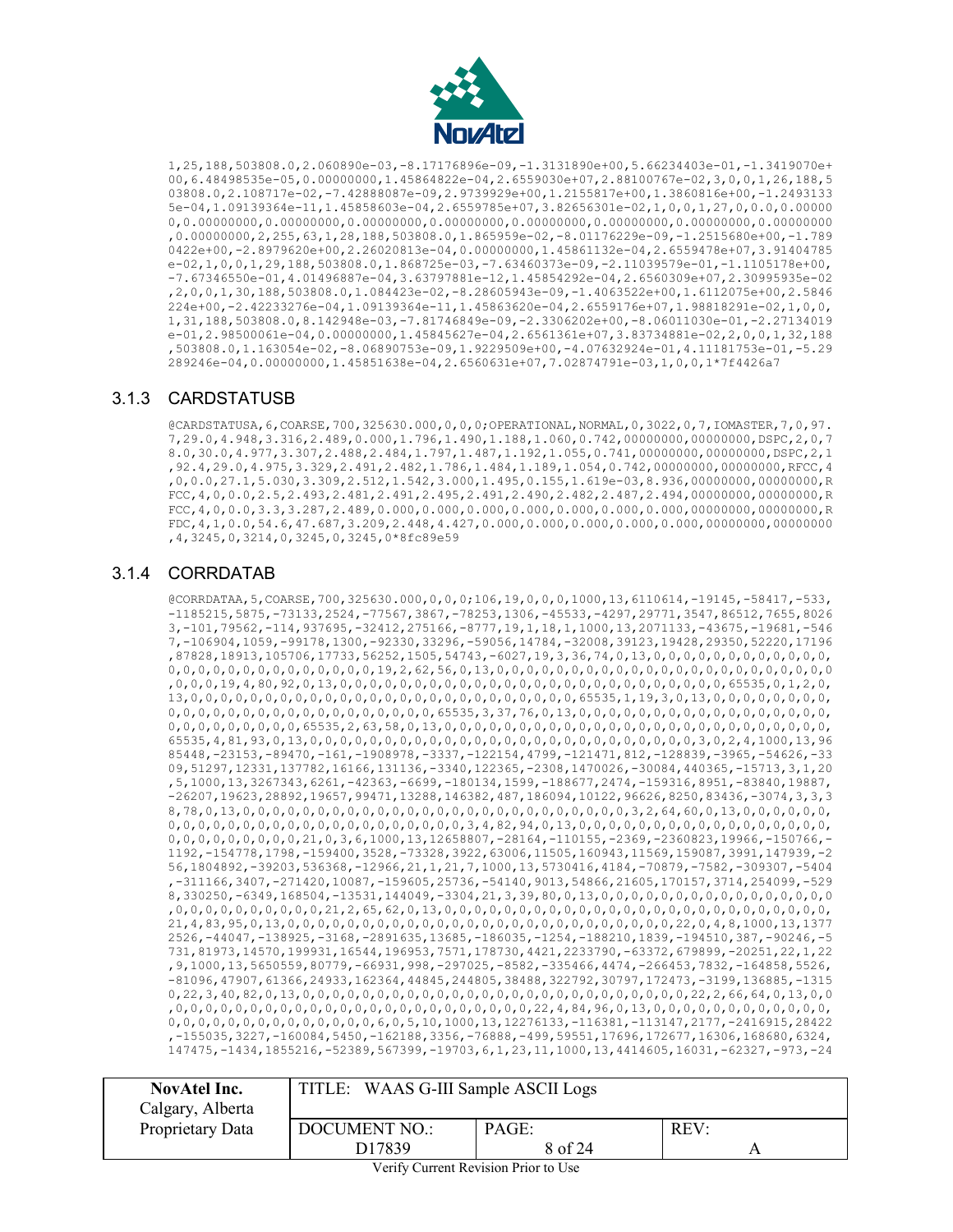

5226,-4164,-259513,16647,-190499,14923,-128929,10701,-29367,29354,42023,22396,110780,2578 7,184928,12937,225727,16769,127859,13221,114228,7391,6,3,41,84,0,13,0,0,0,0,0,0,0,0,0,0,0 ,0,0,0,0,0,0,0,0,0,0,0,0,0,0,0,6,2,67,66,0,13,0,0,0,0,0,0,0,0,0,0,0,0,0,0,0,0,0,0,0,0,0,0 ,0,0,0,0,6,4,85,97,0,13,0,0,0,0,0,0,0,0,0,0,0,0,0,0,0,0,0,0,0,0,0,0,0,0,0,0,65535,0,6,12, 0,13,0,0,0,0,0,0,0,0,0,0,0,0,0,0,0,0,0,0,0,0,0,0,0,0,0,0,65535,1,24,13,0,13,0,0,0,0,0,0,0 ,0,0,0,0,0,0,0,0,0,0,0,0,0,0,0,0,0,0,0,65535,3,42,86,0,13,0,0,0,0,0,0,0,0,0,0,0,0,0,0,0,0 ,0,0,0,0,0,0,0,0,0,0,65535,2,68,68,0,13,0,0,0,0,0,0,0,0,0,0,0,0,0,0,0,0,0,0,0,0,0,0,0,0,0 ,0,65535,4,86,98,0,13,0,0,0,0,0,0,0,0,0,0,0,0,0,0,0,0,0,0,0,0,0,0,0,0,0,0,8,0,7,14,1000,1 3,2346418,3293,-20173,1325,-485703,19529,-27220,732,-32189,447,-29862,323,-13682,1979,118 41,5084,36083,11412,32761,2186,29358,2491,374390,5724,102803,-3783,8,1,25,15,1000,13,2692 71,-13473,-1686,-6957,2907,-10279,-28689,21215,-27579,5196,2695,4795,-9259,7135,4574,7391 ,7595,-6567,5290,15084,16456,11737,8582,7757,-6318,-7003,8,3,43,88,0,13,0,0,0,0,0,0,0,0,0 ,0,0,0,0,0,0,0,0,0,0,0,0,0,0,0,0,0,8,2,69,70,0,13,0,0,0,0,0,0,0,0,0,0,0,0,0,0,0,0,0,0,0,0 ,0,0,0,0,0,0,8,4,87,99,0,13,0,0,0,0,0,0,0,0,0,0,0,0,0,0,0,0,0,0,0,0,0,0,0,0,0,0,9,0,8,16, 1000,13,6358010,-9562,-59870,878,-1243533,22210,-77061,-3498,-79419,3225,-85500,423,-3567 5,-974,29328,5745,87150,6713,84064,675,76058,-740,970355,-23051,295015,-13461,9,1,26,17,1 000,13,1744438,-114408,-16044,-1949,-95782,6174,-85562,-4249,-76569,-11150,-51611,-4945,- 36306,12924,14902,11690,50121,-4538,84898,-13313,88680,-7448,52698,-10839,61571,-1051,9,3 ,44,90,0,13,0,0,0,0,0,0,0,0,0,0,0,0,0,0,0,0,0,0,0,0,0,0,0,0,0,0,9,2,70,72,0,13,0,0,0,0,0, 0,0,0,0,0,0,0,0,0,0,0,0,0,0,0,0,0,0,0,0,0,9,4,88,100,0,13,0,0,0,0,0,0,0,0,0,0,0,0,0,0,0,0 ,0,0,0,0,0,0,0,0,0,0,24,0,9,18,1000,13,6475058,-46832,-57961,-250,-1182396,6897,-75530,46 3,-81480,3219,-78214,278,-38605,-1289,32164,-2768,90023,2402,84004,808,71814,-756,924571, -9024,292418,-2845,24,1,27,19,1000,13,1725049,-119519,-27236,2300,-96435,1937,-92587,1958 ,-87331,17941,-63857,-3427,-29822,2943,17032,1699,41260,-11509,69796,-147,104018,763,4902 6,10635,44370,-8443,24,3,45,92,1000,13,2923045,2228,-60098,2667,-1261928,11179,-77254,-43 93,-83693,9731,-81981,-1342,-37310,-2938,29933,7589,88323,8048,88822,-384,77781,1277,9405 64,7487,95358,-6885,24,2,71,74,0,13,0,0,0,0,0,0,0,0,0,0,0,0,0,0,0,0,0,0,0,0,0,0,0,0,0,0,2 4,4,89,101,1000,13,19371394,-76933,-280115,-2360,-1088396,-13528,-1128224,-29104,-907238, -25589,-601130,-17081,-201842,15791,210558,25922,612202,50757,935678,38147,1154016,52956, 629749,16912,494469,10594,14,0,10,20,1000,13,4978841,7994,-44304,1400,-996677,7930,-63660 ,-1721,-62218,-2001,-64286,2669,-28177,504,23791,12473,67253,7961,60486,2911,56241,5303,7 50437,-24197,235164,-5164,14,1,28,21,1000,13,731418,85724,-11633,-3842,-34691,-1112,-2965 1,7074,-19921,1863,-28603,-10857,-7488,340,-2805,1230,2290,15958,37571,6620,44364,4922,18 518,2177,22769,2676,14,3,46,94,0,13,0,0,0,0,0,0,0,0,0,0,0,0,0,0,0,0,0,0,0,0,0,0,0,0,0,0,1 4,2,72,76,0,13,0,0,0,0,0,0,0,0,0,0,0,0,0,0,0,0,0,0,0,0,0,0,0,0,0,0,14,4,90,102,0,13,0,0,0 ,0,0,0,0,0,0,0,0,0,0,0,0,0,0,0,0,0,0,0,0,0,0,0,26,0,11,22,1000,13,5837349,25801,-57455,31 85,-1151132,-21097,-69338,2183,-71397,-442,-81240,-1344,-39864,2589,33898,10699,84075,643 1,82428,2608,68634,2311,883853,-13056,275448,-1215,26,1,29,23,1000,13,1299612,93264,-1499 9,10637,-65517,5660,-77521,-7742,-64605,-16899,-53606,-5442,-2871,-14211,34586,6024,41520 ,-1265,48807,-9875,82559,-1289,44522,5391,31759,4624,26,3,47,96,0,13,0,0,0,0,0,0,0,0,0,0, 0,0,0,0,0,0,0,0,0,0,0,0,0,0,0,0,26,2,73,78,0,13,0,0,0,0,0,0,0,0,0,0,0,0,0,0,0,0,0,0,0,0,0 ,0,0,0,0,0,26,4,91,103,0,13,0,0,0,0,0,0,0,0,0,0,0,0,0,0,0,0,0,0,0,0,0,0,0,0,0,0,65535,0,1 2,24,0,13,0,0,0,0,0,0,0,0,0,0,0,0,0,0,0,0,0,0,0,0,0,0,0,0,0,0,65535,1,30,25,0,13,0,0,0,0, 0,0,0,0,0,0,0,0,0,0,0,0,0,0,0,0,0,0,0,0,0,0,65535,3,48,98,0,13,0,0,0,0,0,0,0,0,0,0,0,0,0, 0,0,0,0,0,0,0,0,0,0,0,0,0,65535,2,74,80,0,13,0,0,0,0,0,0,0,0,0,0,0,0,0,0,0,0,0,0,0,0,0,0, 0,0,0,0,65535,4,92,104,0,13,0,0,0,0,0,0,0,0,0,0,0,0,0,0,0,0,0,0,0,0,0,0,0,0,0,0,65535,0,1 3,26,0,13,0,0,0,0,0,0,0,0,0,0,0,0,0,0,0,0,0,0,0,0,0,0,0,0,0,0,65535,1,31,27,0,13,0,0,0,0, 0,0,0,0,0,0,0,0,0,0,0,0,0,0,0,0,0,0,0,0,0,0,65535,3,49,100,0,13,0,0,0,0,0,0,0,0,0,0,0,0,0 ,0,0,0,0,0,0,0,0,0,0,0,0,0,65535,2,75,82,0,13,0,0,0,0,0,0,0,0,0,0,0,0,0,0,0,0,0,0,0,0,0,0 ,0,0,0,0,65535,4,93,105,0,13,0,0,0,0,0,0,0,0,0,0,0,0,0,0,0,0,0,0,0,0,0,0,0,0,0,0,15,0,14, 28,1000,13,12624818,3705,-112596,-2270,-2316547,12213,-146476,-2407,-152655,-800,-157970, -7184,-74997,-6963,67197,6617,166688,12610,162071,8814,148641,5470,1815528,-45916,553139, -9949,15,1,32,29,1000,13,5733988,30473,-78654,1299,-299389,-4152,-332190,-10574,-239743,- 24002,-176361,-17430,-49498,18469,59575,10419,186891,10272,252251,-18553,316223,-4189,177 655,-9461,133553,-9995,15,3,50,102,1000,13,4162104,-16294,-75430,197,-1818317,9413,-11677 5,-1105,-124772,-1969,-116574,-3120,-43390,-9680,52811,-2949,106958,-4953,110666,-10167,1 00662,-2915,1356069,-10795,139680,9221,15,2,76,84,0,13,0,0,0,0,0,0,0,0,0,0,0,0,0,0,0,0,0, 0,0,0,0,0,0,0,0,0,15,4,94,106,0,13,0,0,0,0,0,0,0,0,0,0,0,0,0,0,0,0,0,0,0,0,0,0,0,0,0,0,16 ,0,15,30,1000,13,6975303,-34536,-64236,167,-1392950,457,-89153,3556,-93063,672,-95589,-16 98,-40273,4396,36717,7797,97760,14056,85570,-420,88922,6389,1047408,-37677,318391,-642,16 ,1,33,31,1000,13,1681706,-16462,-23241,1119,-89328,-8638,-90865,7959,-67113,7640,-43427,6 45,-17335,24980,16196,6467,45008,11390,92839,-1060,88173,8485,47617,-370,36501,-4294,16,3 ,51,104,0,13,0,0,0,0,0,0,0,0,0,0,0,0,0,0,0,0,0,0,0,0,0,0,0,0,0,0,16,2,77,86,0,13,0,0,0,0, 0,0,0,0,0,0,0,0,0,0,0,0,0,0,0,0,0,0,0,0,0,0,16,4,95,107,0,13,0,0,0,0,0,0,0,0,0,0,0,0,0,0,

| <b>NovAtel Inc.</b><br>Calgary, Alberta | TITLE: WAAS G-III Sample ASCII Logs                 |  |  |  |
|-----------------------------------------|-----------------------------------------------------|--|--|--|
| Proprietary Data                        | REV:<br>PAGE:<br>DOCUMENT NO.:<br>9 of 24<br>D17839 |  |  |  |
|                                         |                                                     |  |  |  |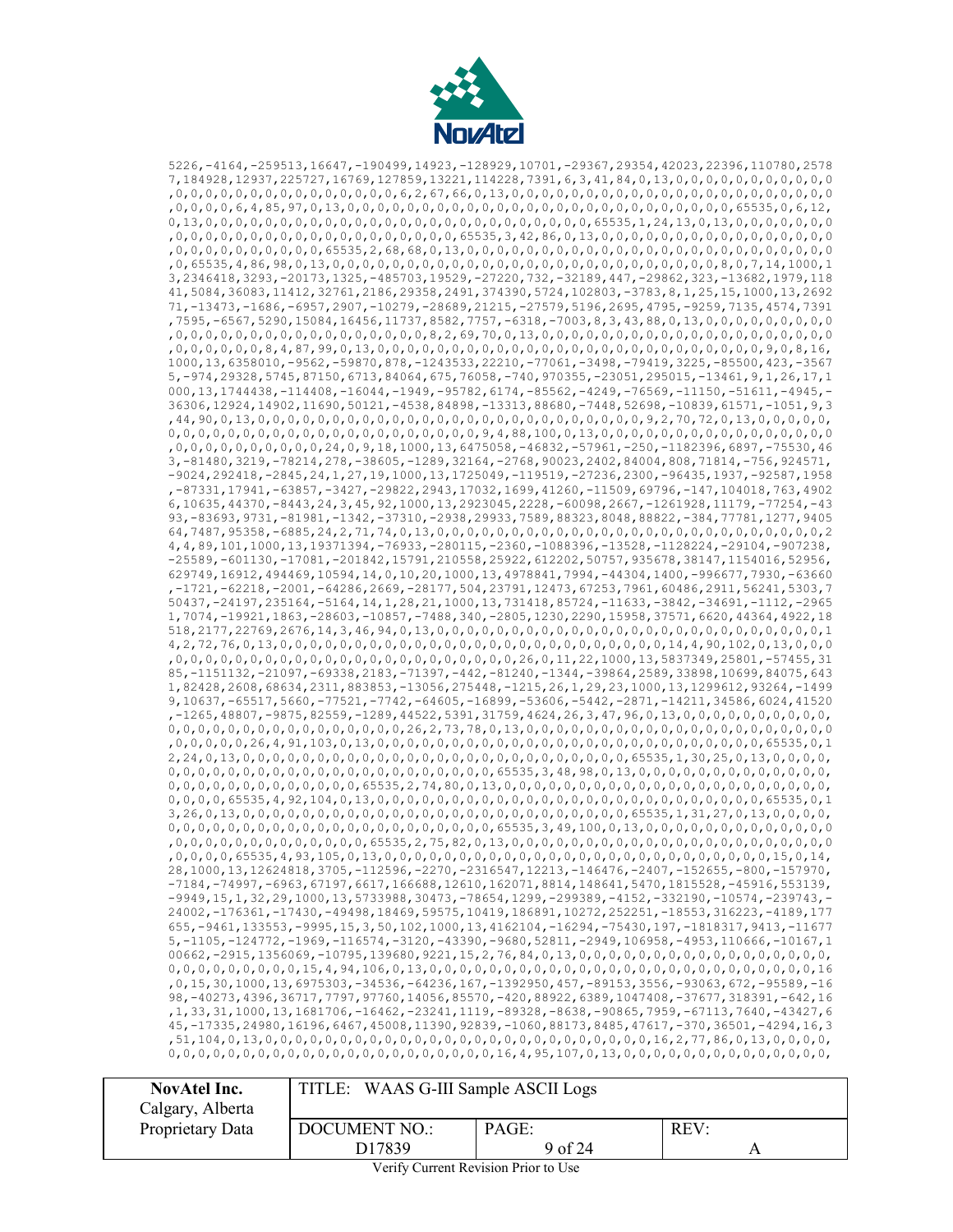

0,0,0,0,0,0,0,0,0,0,0,0,29,0,16,32,1000,13,7786865,-29535,-72048,3160,-1541189,8665,-9598 2,3798,-100606,-120,-99055,-2092,-42737,-3677,41477,12879,108306,17889,99459,6691,90229,2 673,1174670,-8901,358503,-1727,29,1,34,33,1000,13,1559237,-51954,-29414,735,-96968,921,-9 2072,-4195,-60862,-9372,-51416,-17033,-19217,-3015,27997,-2360,45365,-2086,74946,-3715,83 809,-3638,46684,1801,37503,-9449,29,3,52,106,1000,13,1747279,-12642,-36360,-2840,-749667, -19854,-44532,-205,-54278,871,-50418,-2251,-23839,-6543,13370,2394,43673,-3824,51561,-268 1,47828,-3205,573483,-31637,58270,-4511,29,2,78,88,0,13,0,0,0,0,0,0,0,0,0,0,0,0,0,0,0,0,0 ,0,0,0,0,0,0,0,0,0,29,4,96,108,0,13,0,0,0,0,0,0,0,0,0,0,0,0,0,0,0,0,0,0,0,0,0,0,0,0,0,0,1 8,0,17,34,1000,13,14565021,-43805,-143884,-2512,-2888217,32431,-183887,-4997,-188324,3883 ,-192168,1067,-87226,-2863,80343,14650,199966,20573,186660,9461,175968,-3127,2201170,-315 18,676372,-10317,18,1,35,35,1000,13,7517148,28221,-101881,-428,-407895,-10229,-419573,355 73,-327503,62048,-217300,45041,-72196,75981,89630,99748,226757,90315,316568,68100,413888, 45368,223651,14323,165292,2844,18,3,53,108,0,13,0,0,0,0,0,0,0,0,0,0,0,0,0,0,0,0,0,0,0,0,0 ,0,0,0,0,0,18,2,79,90,0,13,0,0,0,0,0,0,0,0,0,0,0,0,0,0,0,0,0,0,0,0,0,0,0,0,0,0,18,4,97,10 9,0,13,0,0,0,0,0,0,0,0,0,0,0,0,0,0,0,0,0,0,0,0,0,0,0,0,0,0,135,5,54,110,1000,13,9094227,1 26226,-82540,-2390,-1808504,-24473,-109876,3083,-118831,-1831,-111159,-667,-53198,3869,48 657,15995,110463,12925,116219,5050,110658,-4356,1363515,-37892,422138,-9164,65535,5,55,11 1,0,13,0,0,0,0,0,0,0,0,0,0,0,0,0,0,0,0,0,0,0,0,0,0,0,0,0,0,65535,5,56,112,0,13,0,0,0,0,0, 0,0,0,0,0,0,0,0,0,0,0,0,0,0,0,0,0,0,0,0,0,65535,5,57,113,0,13,0,0,0,0,0,0,0,0,0,0,0,0,0,0 ,0,0,0,0,0,0,0,0,0,0,0,0,65535,5,58,114,0,13,0,0,0,0,0,0,0,0,0,0,0,0,0,0,0,0,0,0,0,0,0,0, 0,0,0,0,65535,5,59,115,0,13,0,0,0,0,0,0,0,0,0,0,0,0,0,0,0,0,0,0,0,0,0,0,0,0,0,0,65535,5,6 0,116,0,13,0,0,0,0,0,0,0,0,0,0,0,0,0,0,0,0,0,0,0,0,0,0,0,0,0,0,65535,5,61,117,0,13,0,0,0, 0,0,0,0,0,0,0,0,0,0,0,0,0,0,0,0,0,0,0,0,0,0,0,135,6,98,110,1000,13,24588418,329449,-34250 6,-1841,-1368699,-28188,-1423352,-26898,-1142853,6615,-747233,54037,-261625,62376,252051, 99572,747221,81647,1120758,96577,1419201,47005,764051,12876,601955,-5724,65535,6,99,111,0 ,13,0,0,0,0,0,0,0,0,0,0,0,0,0,0,0,0,0,0,0,0,0,0,0,0,0,0,65535,6,100,112,0,13,0,0,0,0,0,0, 0,0,0,0,0,0,0,0,0,0,0,0,0,0,0,0,0,0,0,0,65535,6,101,113,0,13,0,0,0,0,0,0,0,0,0,0,0,0,0,0, 0,0,0,0,0,0,0,0,0,0,0,0,65535,6,102,114,0,13,0,0,0,0,0,0,0,0,0,0,0,0,0,0,0,0,0,0,0,0,0,0, 0,0,0,0,65535,6,103,115,0,13,0,0,0,0,0,0,0,0,0,0,0,0,0,0,0,0,0,0,0,0,0,0,0,0,0,0,65535,6, 104,116,0,13,0,0,0,0,0,0,0,0,0,0,0,0,0,0,0,0,0,0,0,0,0,0,0,0,0,0,65535,6,105,117,0,13,0,0 ,0,0,0,0,0,0,0,0,0,0,0,0,0,0,0,0,0,0,0,0,0,0,0,0\*0e0ef798

## <span id="page-9-0"></span>3.1.5 CORRLOCATIONB

@CORRLOCATIONA,7,COARSE,700,325631.000,0,0,0;106,0,13,-0.50937498,-0.49062499,-0.10156250 ,-0.07656250,-0.05156250,-0.02500000,0.00000000,0.02500000,0.05156250,0.07656250,0.101562 50,0.40000001,0.49062499,18,13,-0.51074219,-0.48925781,-0.40039063,-0.29980469,-0.2001953 1,-0.09960938,0.00000000,0.09960938,0.20019531,0.29980469,0.40039063,0.45019531,0.4892578 1,36,13,-0.50937498,-0.49062499,-0.10156250,-0.07656250,-0.05156250,-0.02500000,0.0000000 0,0.02500000,0.05156250,0.07656250,0.10156250,0.40000001,0.49062499,62,13,-0.50000000,-0. 44843751,-0.39843750,-0.34843749,-0.10156250,-0.05156250,0.00000000,0.05156250,0.10156250 ,0.34687501,0.39843750,0.44843751,0.50000000,80,13,-0.51074219,-0.48925781,-0.40039063,-0 .29980469,-0.20019531,-0.09960938,0.00000000,0.09960938,0.20019531,0.29980469,0.40039063, 0.45019531,0.48925781,1,13,-0.50937498,-0.49062499,-0.10156250,-0.07656250,-0.05156250,-0 .02500000,0.00000000,0.02500000,0.05156250,0.07656250,0.10156250,0.40000001,0.49062499,19 ,13,-0.51074219,-0.48925781,-0.40039063,-0.29980469,-0.20019531,-0.09960938,0.00000000,0. 09960938,0.20019531,0.29980469,0.40039063,0.45019531,0.48925781,37,13,-0.50937498,-0.4906 2499,-0.10156250,-0.07656250,-0.05156250,-0.02500000,0.00000000,0.02500000,0.05156250,0.0 7656250,0.10156250,0.40000001,0.49062499,63,13,-0.50000000,-0.44843751,-0.39843750,-0.348 43749,-0.10156250,-0.05156250,0.00000000,0.05156250,0.10156250,0.34687501,0.39843750,0.44 843751,0.50000000,81,13,-0.51074219,-0.48925781,-0.40039063,-0.29980469,-0.20019531,-0.09 960938,0.00000000,0.09960938,0.20019531,0.29980469,0.40039063,0.45019531,0.48925781,2,13, -0.50937498,-0.49062499,-0.10156250,-0.07656250,-0.05156250,-0.02500000,0.00000000,0.0250 0000,0.05156250,0.07656250,0.10156250,0.40000001,0.49062499,20,13,-0.51074219,-0.48925781 ,-0.40039063,-0.29980469,-0.20019531,-0.09960938,0.00000000,0.09960938,0.20019531,0.29980 469,0.40039063,0.45019531,0.48925781,38,13,-0.50937498,-0.49062499,-0.10156250,-0.0765625 0,-0.05156250,-0.02500000,0.00000000,0.02500000,0.05156250,0.07656250,0.10156250,0.400000 01,0.49062499,64,13,-0.50000000,-0.44843751,-0.39843750,-0.34843749,-0.10156250,-0.051562 50,0.00000000,0.05156250,0.10156250,0.34687501,0.39843750,0.44843751,0.50000000,82,13,-0. 51074219,-0.48925781,-0.40039063,-0.29980469,-0.20019531,-0.09960938,0.00000000,0.0996093 8,0.20019531,0.29980469,0.40039063,0.45019531,0.48925781,3,13,-0.50937498,-0.49062499,-0. 10156250,-0.07656250,-0.05156250,-0.02500000,0.00000000,0.02500000,0.05156250,0.07656250, 0.10156250,0.40000001,0.49062499,21,13,-0.51074219,-0.48925781,-0.40039063,-0.29980469,-0

| <b>NovAtel Inc.</b> | TITLE: WAAS G-III Sample ASCII Logs |          |      |
|---------------------|-------------------------------------|----------|------|
| Calgary, Alberta    |                                     |          |      |
| Proprietary Data    | <b>DOCUMENT NO.:</b>                | PAGE:    | REV: |
|                     | D17839                              | 10 of 24 |      |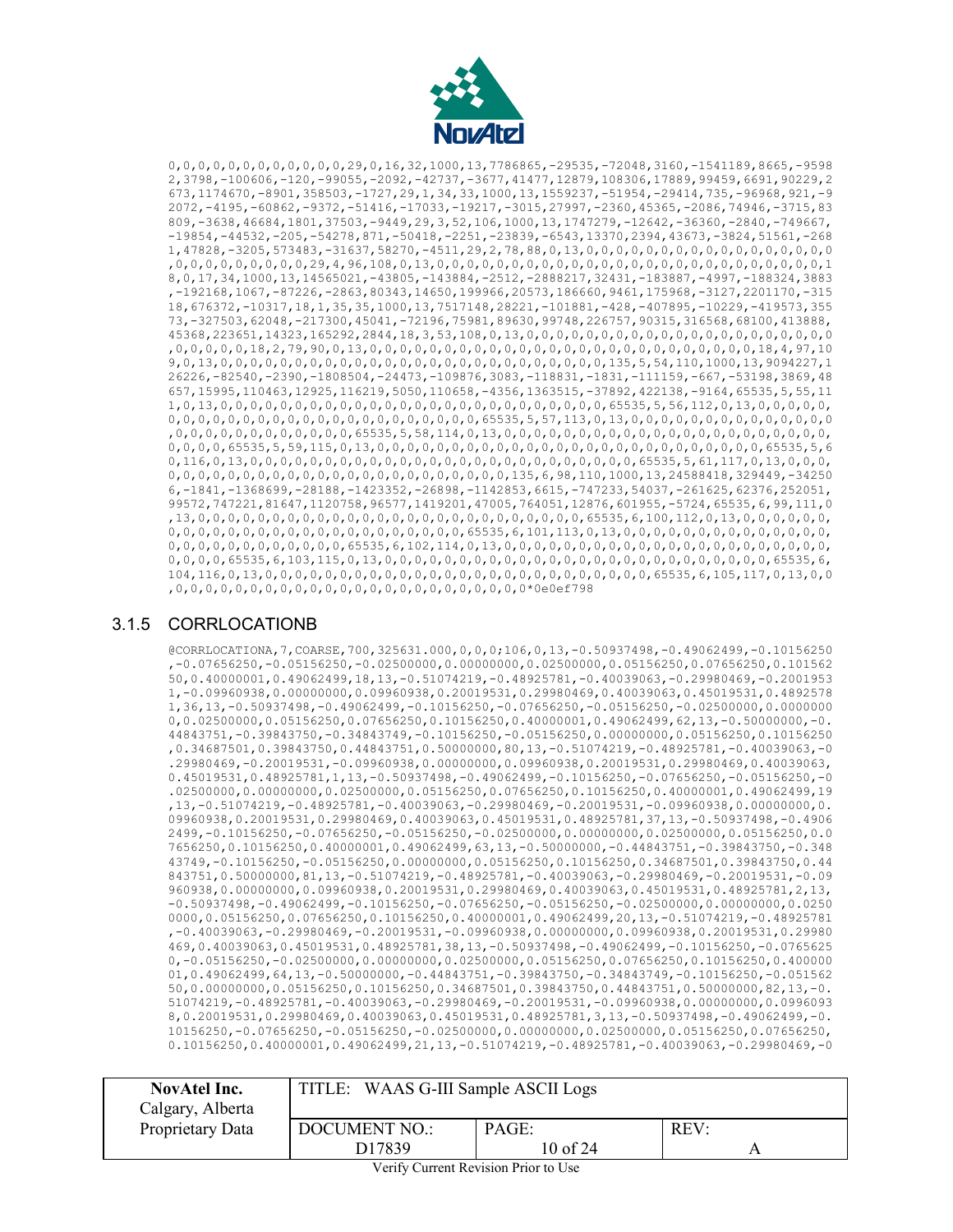

.20019531,-0.09960938,0.00000000,0.09960938,0.20019531,0.29980469,0.40039063,0.45019531,0 .48925781,39,13,-0.50937498,-0.49062499,-0.10156250,-0.07656250,-0.05156250,-0.02500000,0 .00000000,0.02500000,0.05156250,0.07656250,0.10156250,0.40000001,0.49062499,65,13,-0.5000 0000,-0.44843751,-0.39843750,-0.34843749,-0.10156250,-0.05156250,0.00000000,0.05156250,0. 10156250,0.34687501,0.39843750,0.44843751,0.50000000,83,13,-0.51074219,-0.48925781,-0.400 39063,-0.29980469,-0.20019531,-0.09960938,0.00000000,0.09960938,0.20019531,0.29980469,0.4 0039063,0.45019531,0.48925781,4,13,-0.50937498,-0.49062499,-0.10156250,-0.07656250,-0.051 56250,-0.02500000,0.00000000,0.02500000,0.05156250,0.07656250,0.10156250,0.40000001,0.490 62499,22,13,-0.51074219,-0.48925781,-0.40039063,-0.29980469,-0.20019531,-0.09960938,0.000 00000,0.09960938,0.20019531,0.29980469,0.40039063,0.45019531,0.48925781,40,13,-0.50937498 ,-0.49062499,-0.10156250,-0.07656250,-0.05156250,-0.02500000,0.00000000,0.02500000,0.0515 6250,0.07656250,0.10156250,0.40000001,0.49062499,66,13,-0.50000000,-0.44843751,-0.3984375 0,-0.34843749,-0.10156250,-0.05156250,0.00000000,0.05156250,0.10156250,0.34687501,0.39843 750,0.44843751,0.50000000,84,13,-0.51074219,-0.48925781,-0.40039063,-0.29980469,-0.200195 31,-0.09960938,0.00000000,0.09960938,0.20019531,0.29980469,0.40039063,0.45019531,0.489257 81,5,13,-0.50937498,-0.49062499,-0.10156250,-0.07656250,-0.05156250,-0.02500000,0.0000000 0,0.02500000,0.05156250,0.07656250,0.10156250,0.40000001,0.49062499,23,13,-0.51074219,-0. 48925781,-0.40039063,-0.29980469,-0.20019531,-0.09960938,0.00000000,0.09960938,0.20019531 ,0.29980469,0.40039063,0.45019531,0.48925781,41,13,-0.50937498,-0.49062499,-0.10156250,-0 .07656250,-0.05156250,-0.02500000,0.00000000,0.02500000,0.05156250,0.07656250,0.10156250, 0.40000001,0.49062499,67,13,-0.50000000,-0.44843751,-0.39843750,-0.34843749,-0.10156250,- 0.05156250,0.00000000,0.05156250,0.10156250,0.34687501,0.39843750,0.44843751,0.50000000,8 5,13,-0.51074219,-0.48925781,-0.40039063,-0.29980469,-0.20019531,-0.09960938,0.00000000,0 .09960938,0.20019531,0.29980469,0.40039063,0.45019531,0.48925781,6,13,-0.50937498,-0.4906 2499,-0.10156250,-0.07656250,-0.05156250,-0.02500000,0.00000000,0.02500000,0.05156250,0.0 7656250,0.10156250,0.40000001,0.49062499,24,13,-0.51074219,-0.48925781,-0.40039063,-0.299 80469,-0.20019531,-0.09960938,0.00000000,0.09960938,0.20019531,0.29980469,0.40039063,0.45 019531,0.48925781,42,13,-0.50937498,-0.49062499,-0.10156250,-0.07656250,-0.05156250,-0.02 500000,0.00000000,0.02500000,0.05156250,0.07656250,0.10156250,0.40000001,0.49062499,68,13 ,-0.50000000,-0.44843751,-0.39843750,-0.34843749,-0.10156250,-0.05156250,0.00000000,0.051 56250,0.10156250,0.34687501,0.39843750,0.44843751,0.50000000,86,13,-0.51074219,-0.4892578 1,-0.40039063,-0.29980469,-0.20019531,-0.09960938,0.00000000,0.09960938,0.20019531,0.2998 0469,0.40039063,0.45019531,0.48925781,7,13,-0.50937498,-0.49062499,-0.10156250,-0.0765625 0,-0.05156250,-0.02500000,0.00000000,0.02500000,0.05156250,0.07656250,0.10156250,0.400000 01,0.49062499,25,13,-0.51074219,-0.48925781,-0.40039063,-0.29980469,-0.20019531,-0.099609 38,0.00000000,0.09960938,0.20019531,0.29980469,0.40039063,0.45019531,0.48925781,43,13,-0. 50937498,-0.49062499,-0.10156250,-0.07656250,-0.05156250,-0.02500000,0.00000000,0.0250000 0,0.05156250,0.07656250,0.10156250,0.40000001,0.49062499,69,13,-0.50000000,-0.44843751,-0 .39843750,-0.34843749,-0.10156250,-0.05156250,0.00000000,0.05156250,0.10156250,0.34687501 ,0.39843750,0.44843751,0.50000000,87,13,-0.51074219,-0.48925781,-0.40039063,-0.29980469,- 0.20019531,-0.09960938,0.00000000,0.09960938,0.20019531,0.29980469,0.40039063,0.45019531, 0.48925781,8,13,-0.50937498,-0.49062499,-0.10156250,-0.07656250,-0.05156250,-0.02500000,0 .00000000,0.02500000,0.05156250,0.07656250,0.10156250,0.40000001,0.49062499,26,13,-0.5107 4219,-0.48925781,-0.40039063,-0.29980469,-0.20019531,-0.09960938,0.00000000,0.09960938,0. 20019531,0.29980469,0.40039063,0.45019531,0.48925781,44,13,-0.50937498,-0.49062499,-0.101 56250,-0.07656250,-0.05156250,-0.02500000,0.00000000,0.02500000,0.05156250,0.07656250,0.1 0156250,0.40000001,0.49062499,70,13,-0.50000000,-0.44843751,-0.39843750,-0.34843749,-0.10 156250,-0.05156250,0.00000000,0.05156250,0.10156250,0.34687501,0.39843750,0.44843751,0.50 000000,88,13,-0.51074219,-0.48925781,-0.40039063,-0.29980469,-0.20019531,-0.09960938,0.00 000000,0.09960938,0.20019531,0.29980469,0.40039063,0.45019531,0.48925781,9,13,-0.50937498 ,-0.49062499,-0.10156250,-0.07656250,-0.05156250,-0.02500000,0.00000000,0.02500000,0.0515 6250,0.07656250,0.10156250,0.40000001,0.49062499,27,13,-0.51074219,-0.48925781,-0.4003906 3,-0.29980469,-0.20019531,-0.09960938,0.00000000,0.09960938,0.20019531,0.29980469,0.40039 063,0.45019531,0.48925781,45,13,-0.50937498,-0.49062499,-0.10156250,-0.07656250,-0.051562 50,-0.02500000,0.00000000,0.02500000,0.05156250,0.07656250,0.10156250,0.40000001,0.490624 99,71,13,-0.50000000,-0.44843751,-0.39843750,-0.34843749,-0.10156250,-0.05156250,0.000000 00,0.05156250,0.10156250,0.34687501,0.39843750,0.44843751,0.50000000,89,13,-0.51074219,-0 .48925781,-0.40039063,-0.29980469,-0.20019531,-0.09960938,0.00000000,0.09960938,0.2001953 1,0.29980469,0.40039063,0.45019531,0.48925781,10,13,-0.50937498,-0.49062499,-0.10156250,- 0.07656250,-0.05156250,-0.02500000,0.00000000,0.02500000,0.05156250,0.07656250,0.10156250 ,0.40000001,0.49062499,28,13,-0.51074219,-0.48925781,-0.40039063,-0.29980469,-0.20019531, -0.09960938,0.00000000,0.09960938,0.20019531,0.29980469,0.40039063,0.45019531,0.48925781, 46,13,-0.50937498,-0.49062499,-0.10156250,-0.07656250,-0.05156250,-0.02500000,0.00000000, 0.02500000,0.05156250,0.07656250,0.10156250,0.40000001,0.49062499,72,13,-0.50000000,-0.44

| NovAtel Inc.     | TITLE: WAAS G-III Sample ASCII Logs   |          |  |  |
|------------------|---------------------------------------|----------|--|--|
| Calgary, Alberta |                                       |          |  |  |
| Proprietary Data | PAGE:<br>REV:<br><b>DOCUMENT NO.:</b> |          |  |  |
|                  | D <sub>17839</sub>                    | 11 of 24 |  |  |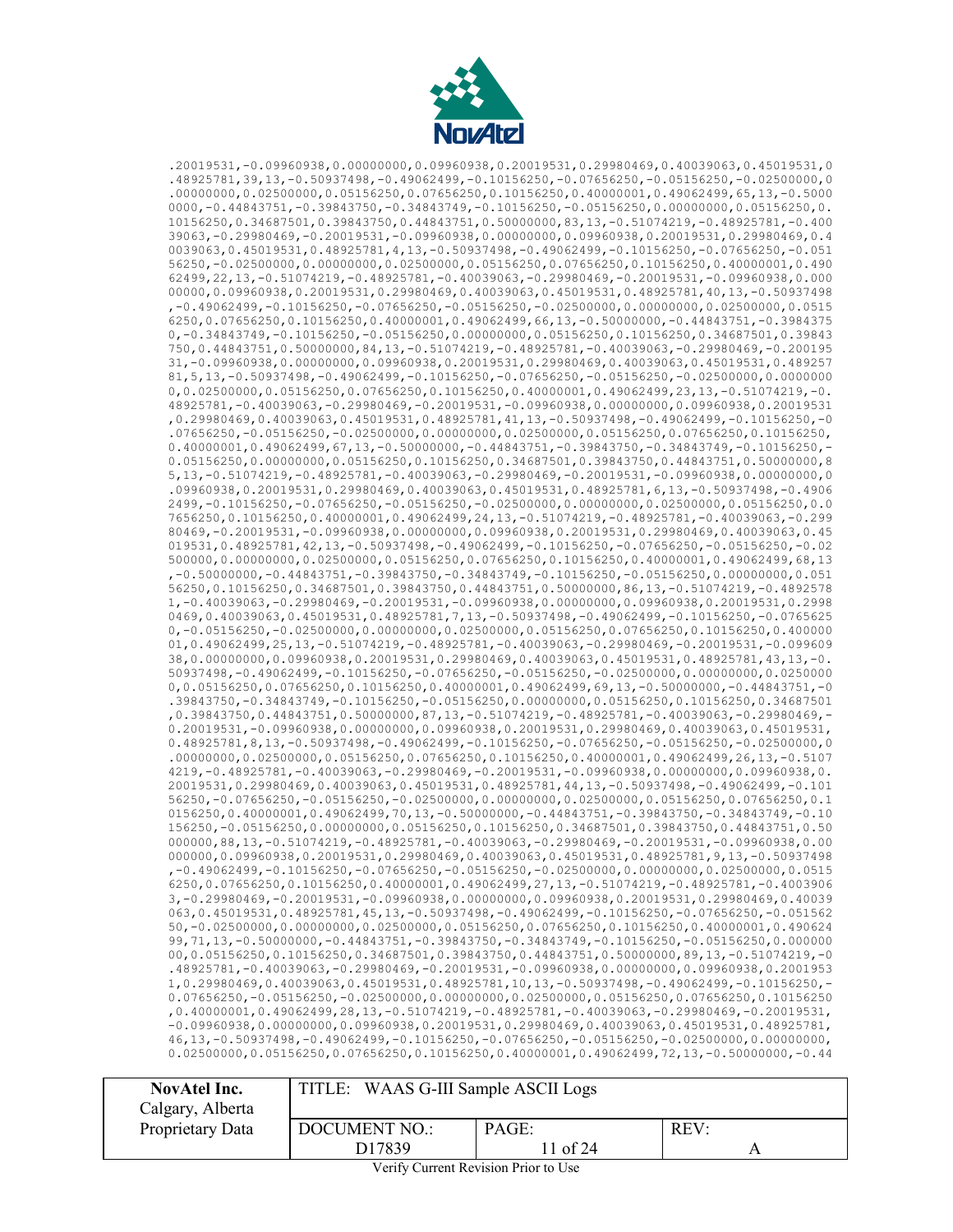

843751,-0.39843750,-0.34843749,-0.10156250,-0.05156250,0.00000000,0.05156250,0.10156250,0 .34687501,0.39843750,0.44843751,0.50000000,90,13,-0.51074219,-0.48925781,-0.40039063,-0.2 9980469,-0.20019531,-0.09960938,0.00000000,0.09960938,0.20019531,0.29980469,0.40039063,0. 45019531,0.48925781,11,13,-0.50937498,-0.49062499,-0.10156250,-0.07656250,-0.05156250,-0. 02500000,0.00000000,0.02500000,0.05156250,0.07656250,0.10156250,0.40000001,0.49062499,29, 13,-0.51074219,-0.48925781,-0.40039063,-0.29980469,-0.20019531,-0.09960938,0.00000000,0.0 9960938,0.20019531,0.29980469,0.40039063,0.45019531,0.48925781,47,13,-0.50937498,-0.49062 499,-0.10156250,-0.07656250,-0.05156250,-0.02500000,0.00000000,0.02500000,0.05156250,0.07 656250,0.10156250,0.40000001,0.49062499,73,13,-0.50000000,-0.44843751,-0.39843750,-0.3484 3749,-0.10156250,-0.05156250,0.00000000,0.05156250,0.10156250,0.34687501,0.39843750,0.448 43751,0.50000000,91,13,-0.51074219,-0.48925781,-0.40039063,-0.29980469,-0.20019531,-0.099 60938,0.00000000,0.09960938,0.20019531,0.29980469,0.40039063,0.45019531,0.48925781,12,13, -0.50937498,-0.49062499,-0.10156250,-0.07656250,-0.05156250,-0.02500000,0.00000000,0.0250 0000,0.05156250,0.07656250,0.10156250,0.40000001,0.49062499,30,13,-0.51074219,-0.48925781 ,-0.40039063,-0.29980469,-0.20019531,-0.09960938,0.00000000,0.09960938,0.20019531,0.29980 469,0.40039063,0.45019531,0.48925781,48,13,-0.50937498,-0.49062499,-0.10156250,-0.0765625 0,-0.05156250,-0.02500000,0.00000000,0.02500000,0.05156250,0.07656250,0.10156250,0.400000 01,0.49062499,74,13,-0.50000000,-0.44843751,-0.39843750,-0.34843749,-0.10156250,-0.051562 50,0.00000000,0.05156250,0.10156250,0.34687501,0.39843750,0.44843751,0.50000000,92,13,-0. 51074219,-0.48925781,-0.40039063,-0.29980469,-0.20019531,-0.09960938,0.00000000,0.0996093 8,0.20019531,0.29980469,0.40039063,0.45019531,0.48925781,13,13,-0.50937498,-0.49062499,-0 .10156250,-0.07656250,-0.05156250,-0.02500000,0.00000000,0.02500000,0.05156250,0.07656250 ,0.10156250,0.40000001,0.49062499,31,13,-0.51074219,-0.48925781,-0.40039063,-0.29980469,- 0.20019531,-0.09960938,0.00000000,0.09960938,0.20019531,0.29980469,0.40039063,0.45019531, 0.48925781,49,13,-0.50937498,-0.49062499,-0.10156250,-0.07656250,-0.05156250,-0.02500000, 0.00000000,0.02500000,0.05156250,0.07656250,0.10156250,0.40000001,0.49062499,75,13,-0.500 00000,-0.44843751,-0.39843750,-0.34843749,-0.10156250,-0.05156250,0.00000000,0.05156250,0 .10156250,0.34687501,0.39843750,0.44843751,0.50000000,93,13,-0.51074219,-0.48925781,-0.40 039063,-0.29980469,-0.20019531,-0.09960938,0.00000000,0.09960938,0.20019531,0.29980469,0. 40039063,0.45019531,0.48925781,14,13,-0.50937498,-0.49062499,-0.10156250,-0.07656250,-0.0 5156250,-0.02500000,0.00000000,0.02500000,0.05156250,0.07656250,0.10156250,0.40000001,0.4 9062499,32,13,-0.51074219,-0.48925781,-0.40039063,-0.29980469,-0.20019531,-0.09960938,0.0 0000000,0.09960938,0.20019531,0.29980469,0.40039063,0.45019531,0.48925781,50,13,-0.509374 98,-0.49062499,-0.10156250,-0.07656250,-0.05156250,-0.02500000,0.00000000,0.02500000,0.05 156250,0.07656250,0.10156250,0.40000001,0.49062499,76,13,-0.50000000,-0.44843751,-0.39843 750,-0.34843749,-0.10156250,-0.05156250,0.00000000,0.05156250,0.10156250,0.34687501,0.398 43750,0.44843751,0.50000000,94,13,-0.51074219,-0.48925781,-0.40039063,-0.29980469,-0.2001 9531,-0.09960938,0.00000000,0.09960938,0.20019531,0.29980469,0.40039063,0.45019531,0.4892 5781,15,13,-0.50937498,-0.49062499,-0.10156250,-0.07656250,-0.05156250,-0.02500000,0.0000 0000,0.02500000,0.05156250,0.07656250,0.10156250,0.40000001,0.49062499,33,13,-0.51074219, -0.48925781,-0.40039063,-0.29980469,-0.20019531,-0.09960938,0.00000000,0.09960938,0.20019 531,0.29980469,0.40039063,0.45019531,0.48925781,51,13,-0.50937498,-0.49062499,-0.10156250 ,-0.07656250,-0.05156250,-0.02500000,0.00000000,0.02500000,0.05156250,0.07656250,0.101562 50,0.40000001,0.49062499,77,13,-0.50000000,-0.44843751,-0.39843750,-0.34843749,-0.1015625 0,-0.05156250,0.00000000,0.05156250,0.10156250,0.34687501,0.39843750,0.44843751,0.5000000 0,95,13,-0.51074219,-0.48925781,-0.40039063,-0.29980469,-0.20019531,-0.09960938,0.0000000 0,0.09960938,0.20019531,0.29980469,0.40039063,0.45019531,0.48925781,16,13,-0.50937498,-0. 49062499,-0.10156250,-0.07656250,-0.05156250,-0.02500000,0.00000000,0.02500000,0.05156250 ,0.07656250,0.10156250,0.40000001,0.49062499,34,13,-0.51074219,-0.48925781,-0.40039063,-0 .29980469,-0.20019531,-0.09960938,0.00000000,0.09960938,0.20019531,0.29980469,0.40039063, 0.45019531,0.48925781,52,13,-0.50937498,-0.49062499,-0.10156250,-0.07656250,-0.05156250,- 0.02500000,0.00000000,0.02500000,0.05156250,0.07656250,0.10156250,0.40000001,0.49062499,7 8,13,-0.50000000,-0.44843751,-0.39843750,-0.34843749,-0.10156250,-0.05156250,0.00000000,0 .05156250,0.10156250,0.34687501,0.39843750,0.44843751,0.50000000,96,13,-0.51074219,-0.489 25781,-0.40039063,-0.29980469,-0.20019531,-0.09960938,0.00000000,0.09960938,0.20019531,0. 29980469,0.40039063,0.45019531,0.48925781,17,13,-0.50937498,-0.49062499,-0.10156250,-0.07 656250,-0.05156250,-0.02500000,0.00000000,0.02500000,0.05156250,0.07656250,0.10156250,0.4 0000001,0.49062499,35,13,-0.51074219,-0.48925781,-0.40039063,-0.29980469,-0.20019531,-0.0 9960938,0.00000000,0.09960938,0.20019531,0.29980469,0.40039063,0.45019531,0.48925781,53,1 3,-0.50937498,-0.49062499,-0.10156250,-0.07656250,-0.05156250,-0.02500000,0.00000000,0.02 500000,0.05156250,0.07656250,0.10156250,0.40000001,0.49062499,79,13,-0.50000000,-0.448437 51,-0.39843750,-0.34843749,-0.10156250,-0.05156250,0.00000000,0.05156250,0.10156250,0.346 87501,0.39843750,0.44843751,0.50000000,97,13,-0.51074219,-0.48925781,-0.40039063,-0.29980 469,-0.20019531,-0.09960938,0.00000000,0.09960938,0.20019531,0.29980469,0.40039063,0.4501

| NovAtel Inc.<br>Calgary, Alberta | TITLE: WAAS G-III Sample ASCII Logs                         |  |  |  |
|----------------------------------|-------------------------------------------------------------|--|--|--|
| Proprietary Data                 | REV:<br>PAGE:<br><b>DOCUMENT NO.:</b><br>D17839<br>12 of 24 |  |  |  |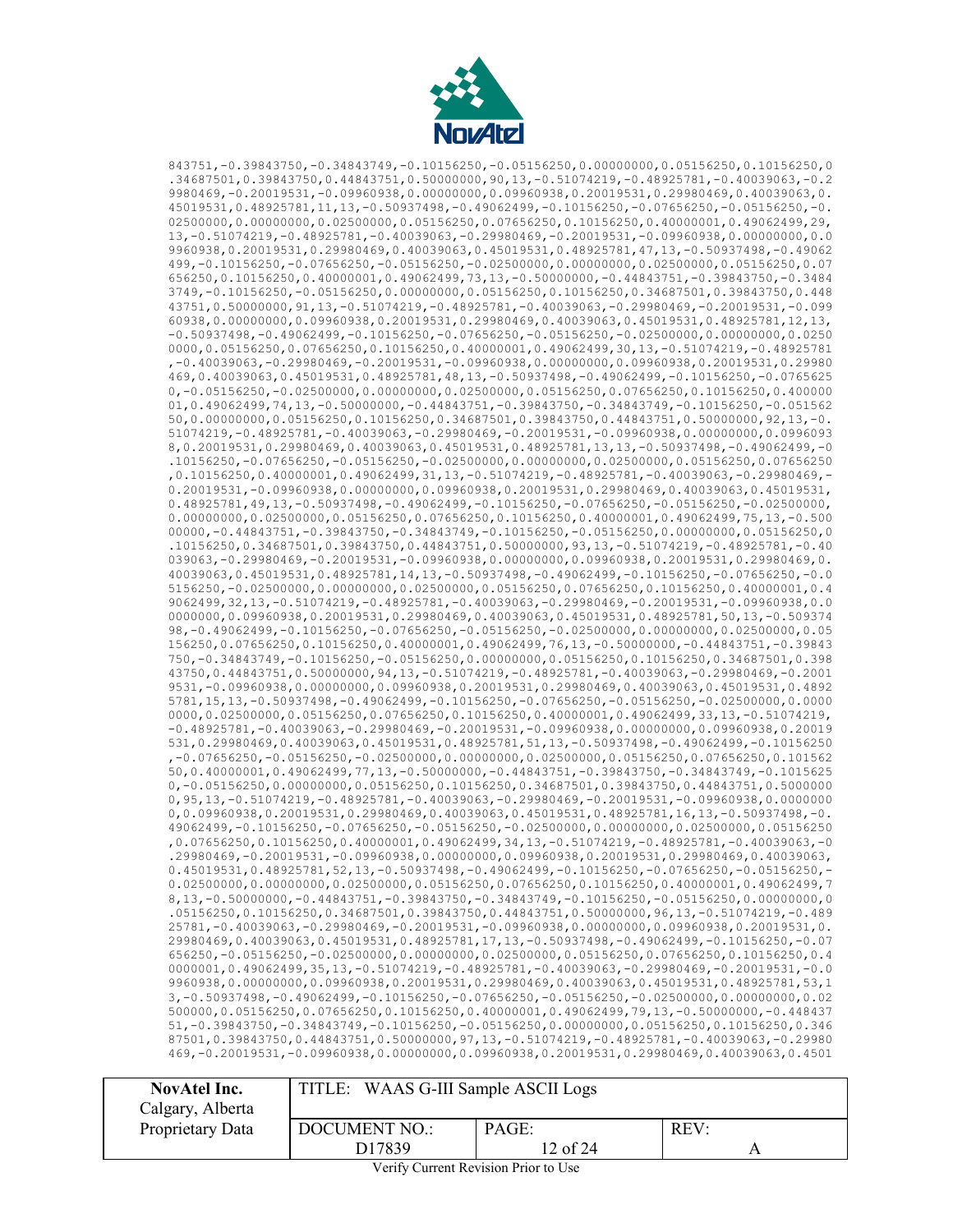

9531,0.48925781,54,13,-0.50937498,-0.49062499,-0.10156250,-0.07656250,-0.05156250,-0.0250 0000,0.00000000,0.02500000,0.05156250,0.07656250,0.10156250,0.40000001,0.49062499,55,13,-0.50937498,-0.49062499,-0.10156250,-0.07656250,-0.05156250,-0.02500000,0.00000000,0.02500 000,0.05156250,0.07656250,0.10156250,0.40000001,0.49062499,56,13,-0.50937498,-0.49062499, -0.10156250,-0.07656250,-0.05156250,-0.02500000,0.00000000,0.02500000,0.05156250,0.076562 50,0.10156250,0.40000001,0.49062499,57,13,-0.50937498,-0.49062499,-0.10156250,-0.07656250 ,-0.05156250,-0.02500000,0.00000000,0.02500000,0.05156250,0.07656250,0.10156250,0.4000000 1,0.49062499,58,13,-0.50937498,-0.49062499,-0.10156250,-0.07656250,-0.05156250,-0.0250000 0,0.00000000,0.02500000,0.05156250,0.07656250,0.10156250,0.40000001,0.49062499,59,13,-0.5 0937498,-0.49062499,-0.10156250,-0.07656250,-0.05156250,-0.02500000,0.00000000,0.02500000 ,0.05156250,0.07656250,0.10156250,0.40000001,0.49062499,60,13,-0.50937498,-0.49062499,-0. 10156250,-0.07656250,-0.05156250,-0.02500000,0.00000000,0.02500000,0.05156250,0.07656250, 0.10156250,0.40000001,0.49062499,61,13,-0.50937498,-0.49062499,-0.10156250,-0.07656250,-0 .05156250,-0.02500000,0.00000000,0.02500000,0.05156250,0.07656250,0.10156250,0.40000001,0 .49062499,98,13,-0.51074219,-0.48925781,-0.40039063,-0.29980469,-0.20019531,-0.09960938,0 .00000000,0.09960938,0.20019531,0.29980469,0.40039063,0.45019531,0.48925781,99,13,-0.5107 4219,-0.48925781,-0.40039063,-0.29980469,-0.20019531,-0.09960938,0.00000000,0.09960938,0. 20019531,0.29980469,0.40039063,0.45019531,0.48925781,100,13,-0.51074219,-0.48925781,-0.40 039063,-0.29980469,-0.20019531,-0.09960938,0.00000000,0.09960938,0.20019531,0.29980469,0. 40039063,0.45019531,0.48925781,101,13,-0.51074219,-0.48925781,-0.40039063,-0.29980469,-0. 20019531,-0.09960938,0.00000000,0.09960938,0.20019531,0.29980469,0.40039063,0.45019531,0. 48925781,102,13,-0.51074219,-0.48925781,-0.40039063,-0.29980469,-0.20019531,-0.09960938,0 .00000000,0.09960938,0.20019531,0.29980469,0.40039063,0.45019531,0.48925781,103,13,-0.510 74219,-0.48925781,-0.40039063,-0.29980469,-0.20019531,-0.09960938,0.00000000,0.09960938,0 .20019531,0.29980469,0.40039063,0.45019531,0.48925781,104,13,-0.51074219,-0.48925781,-0.4 0039063,-0.29980469,-0.20019531,-0.09960938,0.00000000,0.09960938,0.20019531,0.29980469,0 .40039063,0.45019531,0.48925781,105,13,-0.51074219,-0.48925781,-0.40039063,-0.29980469,-0 .20019531,-0.09960938,0.00000000,0.09960938,0.20019531,0.29980469,0.40039063,0.45019531,0 .48925781\*07c77354

#### <span id="page-12-0"></span>3.1.6 ETHSTATUSB

@ETHSTATUSA,8,COARSE,700,325631.000,0,0,0;2,0,"00:21:66:00:20:A3",0,100MBPS\_FULL\_DUPLEX,1 ,"00:21:66:00:20:A4",0,Not Connected\*1da96433

## <span id="page-12-1"></span>3.1.7 EXCEPTIONDATAB

@EXCEPTIONDATAA,0,UNKNOWN,0,0.000,0,0,0;0,3,0,0,0,000000000000000000000000000000000000000 00000000000000000000000000000000000000000000000000000000000000000000000000000000000000000 00000000000000000000000000000000000000000000000000000000000000000000000000000000000000000 00000000000000000000000000000000000000000000000000000000000000000000000000000000000000000 00000000000000000000000000000000000000000000000000000000000000000000000000000000000000000 00000000000000000000000000000000000000000000000000000000000000000000000000000000000000000 00000000000000000000000000000000000000000000000000000000000000000000000000000000000000000 00000000000000000000000000000000000000000000000000000000000000000000000000000000000000000 00000000000000000000000000000000000000000000000000000000000000000000000000000000000000000 00000000000000000000000000000000000000000000000000000000000000000000000000000000000000000 00000000000000000000000000000000000000000000000000000000000000000000000000000000000000000 00000000000000000000000000000000000000000000000000000000000000000000000000000000000000000 00000000000000000000000000000000000000000000000000000000000000000000000000000000000000000 00000000000000000000000000000000000000000000000000000000000000000000000000000000000000000 00000000000000000000000000000000000000000000000000000000000000000000000000000000000000000 00000000000000000000000000000000000000000000000000000000000000000000000000000000000000000 00000000000000000000000000000000000000000000000000000000000000000000000000000000000000000 00000000000000000000000000000000000000000000000000000000000000000000000000000000000000000 00000000000000000000000000000000000000000000000000000000000000000000000000000000000000000 00000000000000000000000000000000000000000000000000000000000000000000000000000000000000000 00000000000000000000000000000000000000000000000000000000000000000000000000000000000000000 00000000000000000000000000000000000000000000000000000000000000000000000000000000000000000 00000000000000000000000000000000000000000000000000000000000000000000000000000000000000000 00000000000000000000000000000000000000000000000000000000000000000000000000000000000000000 00000000000000000000000000000000000000000000000000000000000000000000000000000000000000000 00000000000000000000000000000000000000000000000000000000000000000000000000000000000000000

| <b>NovAtel Inc.</b><br>Calgary, Alberta | TITLE: WAAS G-III Sample ASCII Logs |                   |         |
|-----------------------------------------|-------------------------------------|-------------------|---------|
| Proprietary Data                        | <b>DOCUMENT NO.:</b><br>D17839      | PAGE:<br>13 of 24 | $REV$ : |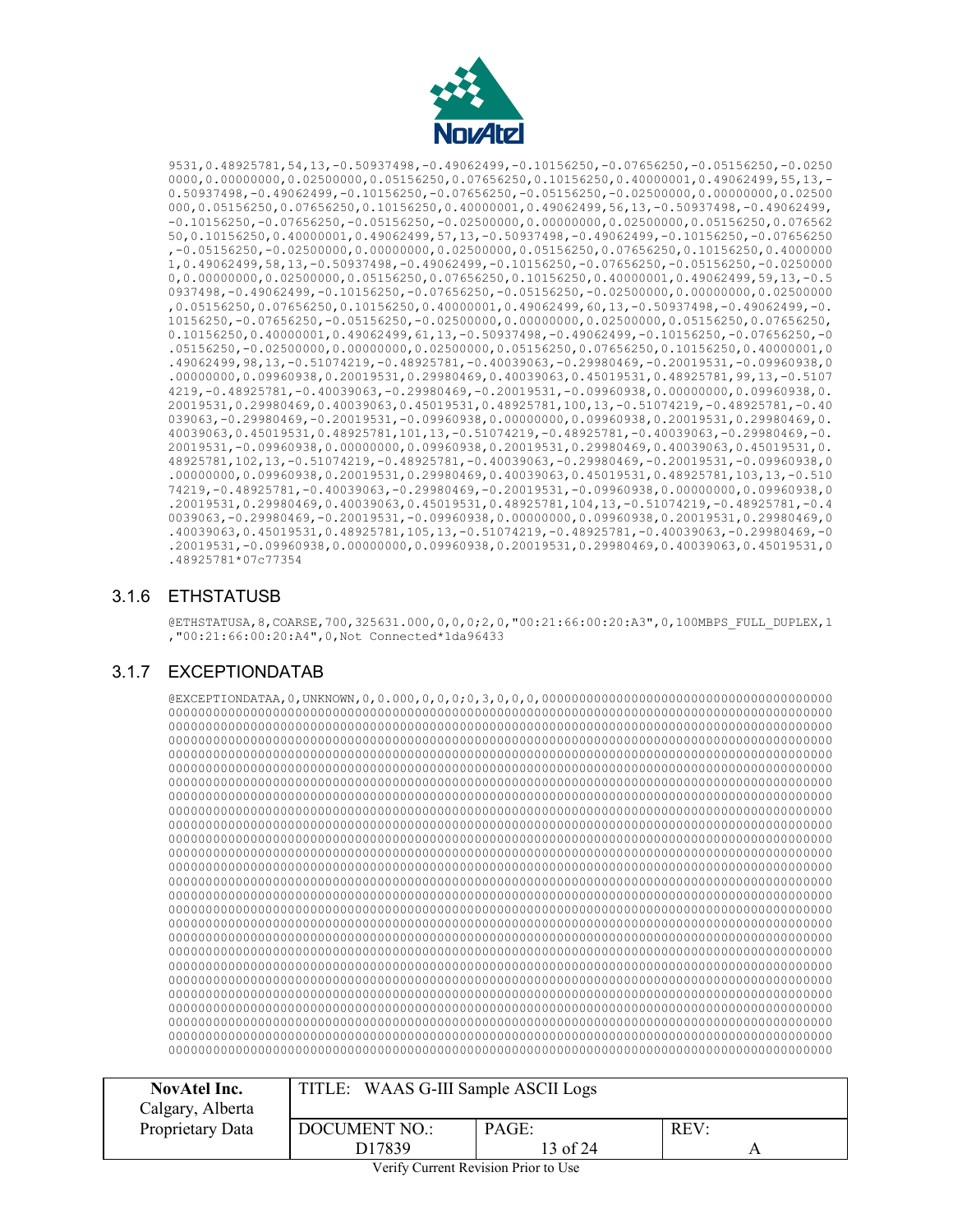

| <b>NovAtel Inc.</b> | TITLE: WAAS G-III Sample ASCII Logs |          |  |
|---------------------|-------------------------------------|----------|--|
| Calgary, Alberta    |                                     |          |  |
| Proprietary Data    | PAGE:<br>$REV$ :<br>DOCUMENT NO.:   |          |  |
|                     | D17839                              | 14 of 24 |  |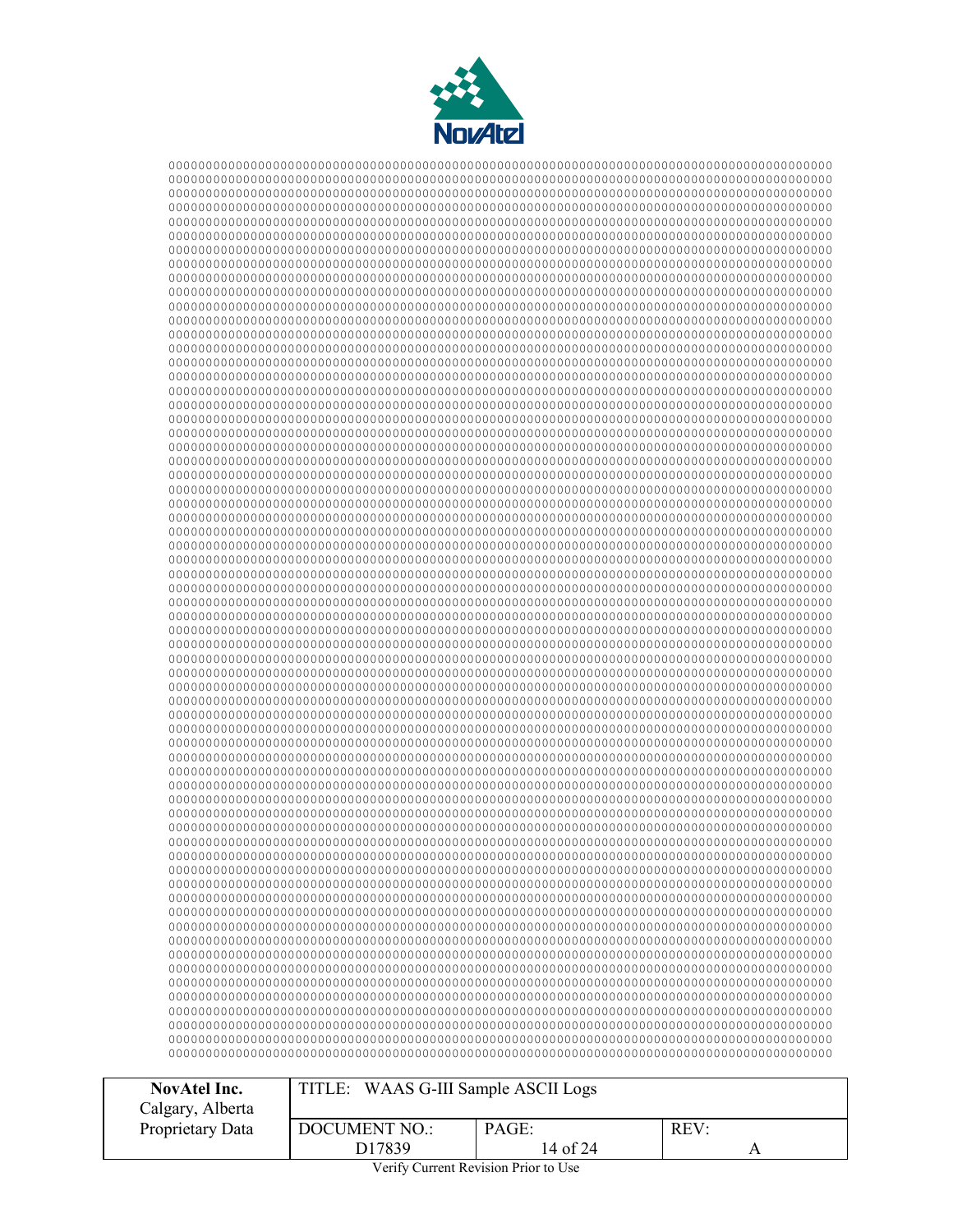

| <b>NovAtel Inc.</b> | TITLE: WAAS G-III Sample ASCII Logs |          |  |
|---------------------|-------------------------------------|----------|--|
| Calgary, Alberta    |                                     |          |  |
| Proprietary Data    | PAGE:<br>REV:<br>DOCUMENT NO.:      |          |  |
|                     | D17839                              | 15 of 24 |  |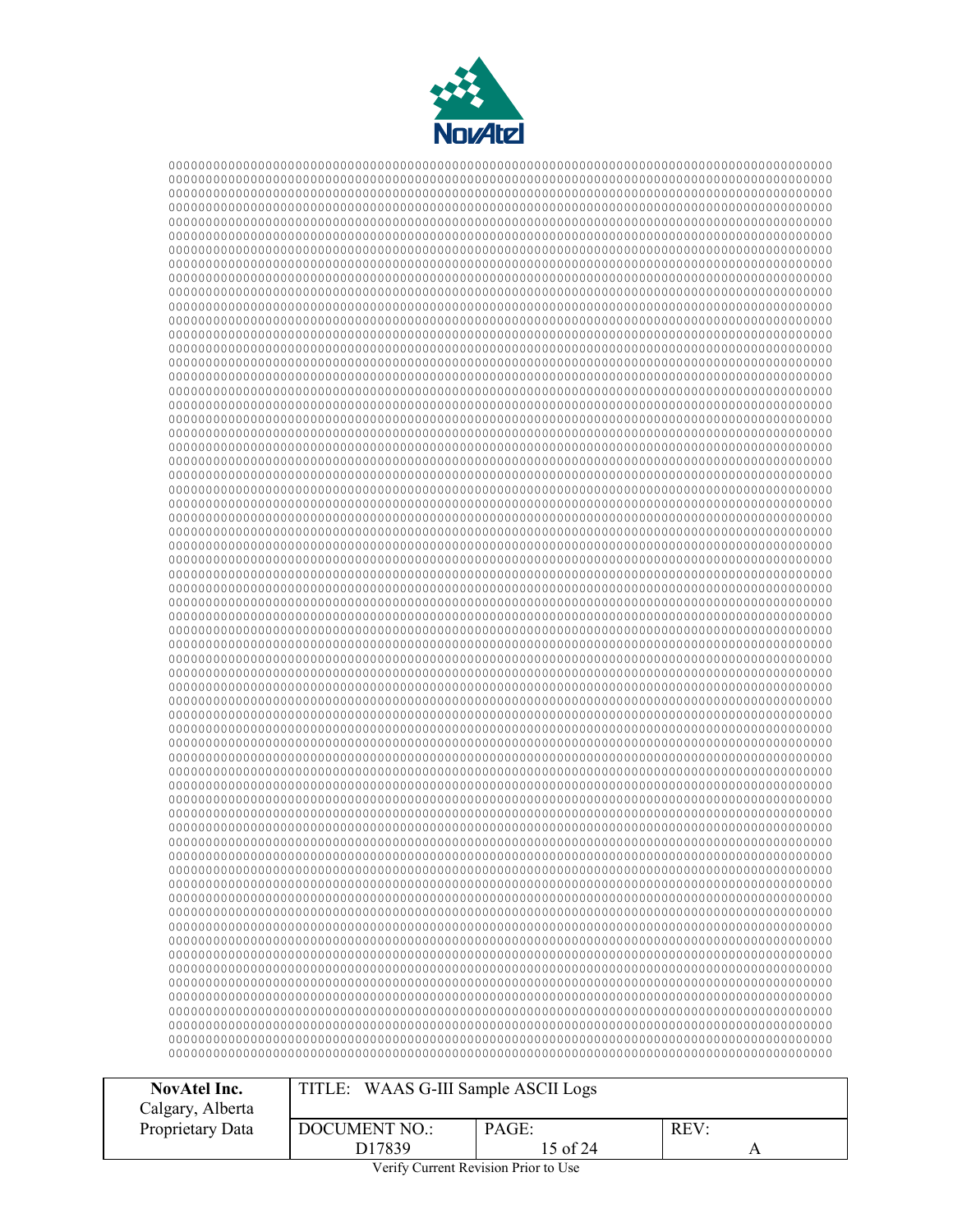

| <b>NovAtel Inc.</b> | TITLE: WAAS G-III Sample ASCII Logs |          |  |
|---------------------|-------------------------------------|----------|--|
| Calgary, Alberta    |                                     |          |  |
| Proprietary Data    | PAGE:<br>REV<br>DOCUMENT NO.:       |          |  |
|                     | D17839                              | 16 of 24 |  |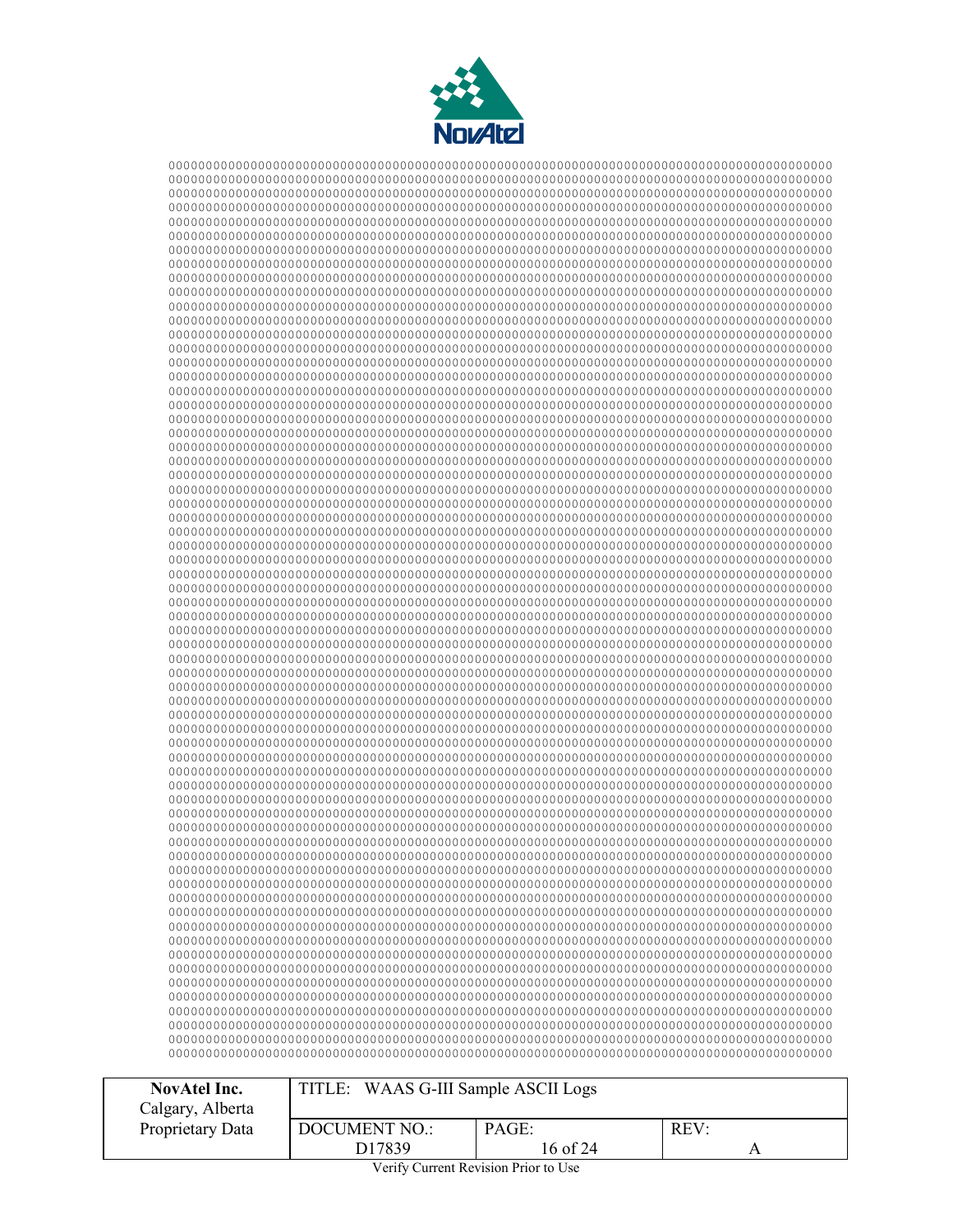

 000000000000000000000000000000000000000000000000000000000000\*689d01cc

# <span id="page-16-0"></span>3.1.8 FACTORYDATAB

@FACTORYDATAA,10,COARSE,700,325632.000,0,0,0;3,000000000000000000000000000000000000000000 000,0000000000000000000000000000000000000000000000000000000000000000000000000000000000000 0000000000000000000000000000000000000000000000000,000000000000000000000000000000000000000 000000\*57cc9216

# <span id="page-16-1"></span>3.1.9 MEASUREMENTDATAB

@MEASUREMENTDATAA,9,COARSE,700,325632.000,0,0,0;106,19,0,0,0,00000000,24976775.640,0.492, 3156752.029,0.006,2986.248,44.928,425.000,30.000,1002.000,00001109,19,0,18,1,00004701,249 76776.287,0.497,2324765.588,0.005,2326.948,43.042,305.000,2.000,949.000,00001109,19,0,36, 74,00000303,0.000,0.000,0.000,0.000,2330.319,0.000,0.000,0.000,0.000,00000001,19,0,62,56, 00000502,0.000,0.000,0.000,0.000,2991.660,0.000,0.000,0.000,0.000,00000001,19,0,80,92,000 04104,0.000,0.000,0.000,0.000,2232.682,0.000,0.000,0.000,0.000,00200001,0,1,1,2,00000000,  $0.000,0.000,0.000,0.000,0.000,0.000,0.000,0.000,0.000,0.000,0.000,0.000,0.1,19,3,00004601,0.000,0.$ 000,0.000,0.000,0.000,0.000,0.000,0.000,0.000,00000000,0,1,37,76,00000303,0.000,0.000,0.0

| <b>NovAtel Inc.</b><br>Calgary, Alberta | TITLE: WAAS G-III Sample ASCII Logs   |          |  |
|-----------------------------------------|---------------------------------------|----------|--|
| Proprietary Data                        | PAGE:<br><b>DOCUMENT NO.:</b><br>REV: |          |  |
|                                         | D17839                                | 17 of 24 |  |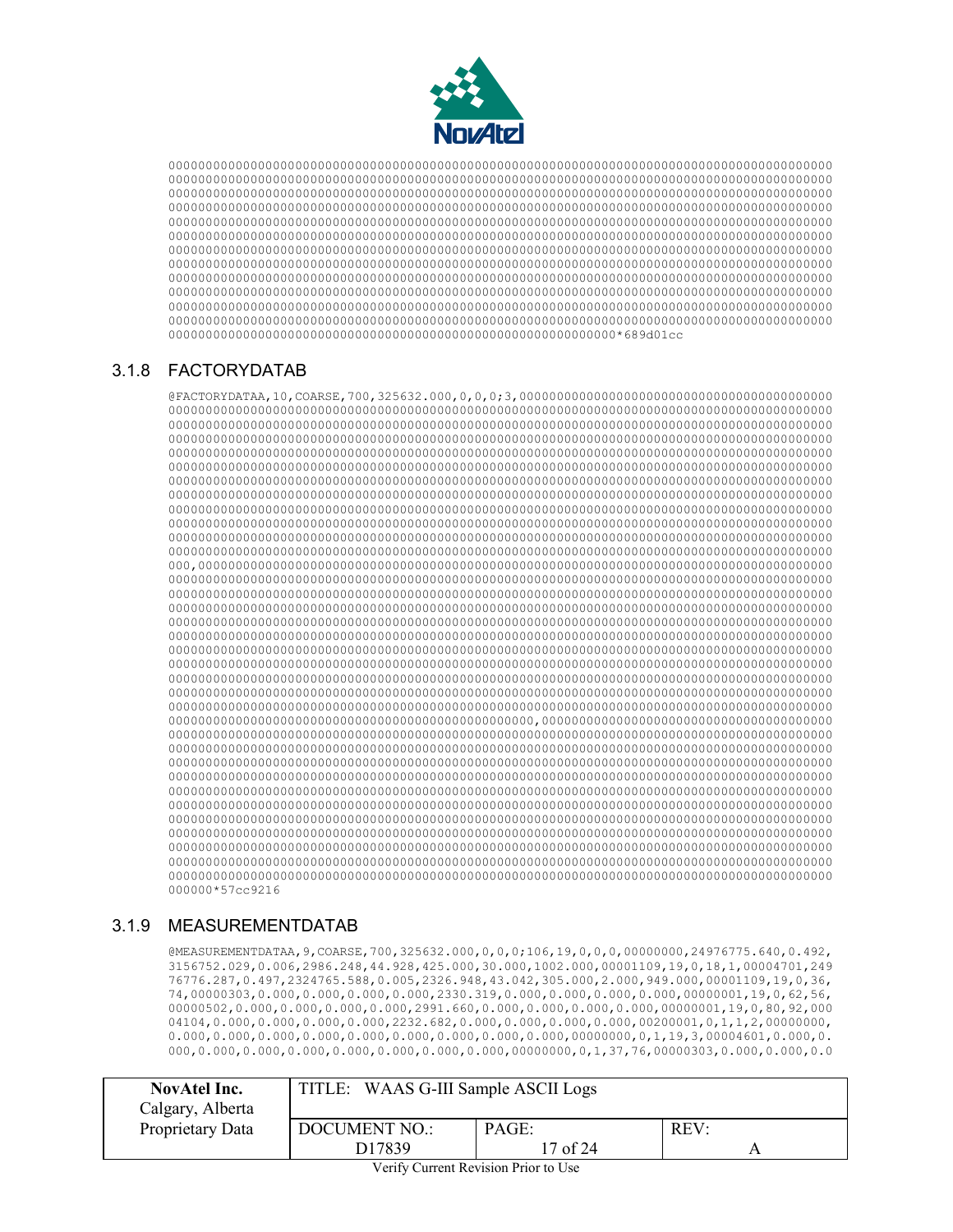

00,0.000,0.000,0.000,0.000,0.000,0.000,00000000,0,1,63,58,00000502,0.000,0.000,0.000,0.00 0,0.000,0.000,0.000,0.000,0.000,0000000,0,1,81,93,00004104,0.000,0.000,0.000,0.000,0.000 ,0.000,0.000,0.000,0.000,00000000,3,2,2,4,00000000,23174186.183,0.117,2073222.248,0.004,1 380.429,48.792,448.000,30.000,1198.000,00000109,3,2,20,5,00004701,23174188.925,0.278,1549 392.646,0.003,1075.664,42.770,347.000,2.000,1135.000,00000109,3,2,38,78,00000303,0.000,0. 000,0.000,0.000,1082.996,0.000,0.000,0.000,0.000,00000001,3,2,64,60,00000502,0.000,0.000, 0.000,0.000,1394.590,0.000,0.000,0.000,0.000,00000001,3,2,82,94,00004104,0.000,0.000,0.00 0,0.000,1036.859,0.000,0.000,0.000,0.000,00200001,21,3,3,6,00000000,21797419.002,0.068,-5 20609.539,0.003,-733.639,51.265,473.000,30.000,1020.000,00000109,21,3,21,7,00004701,21797 418.841,0.195,-395764.376,0.002,-571.662,45.611,389.000,2.000,978.000,00000109,21,3,39,80 ,00000303,0.000,0.000,0.000,0.000,-564.183,0.000,0.000,0.000,0.000,00000001,21,3,65,62,00 000502,0.000,0.000,0.000,0.000,-724.918,0.000,0.000,0.000,0.000,00000001,21,3,83,95,00004 104,0.000,0.000,0.000,0.000,-540.675,0.000,0.000,0.000,0.000,00000001,22,4,4,8,00000000,2 3081806.115,0.037,2694831.123,0.003,2504.013,51.933,475.000,30.000,1018.000,00001109,22,4 ,22,9,00004701,23081805.154,0.099,2013326.999,0.003,1951.181,44.749,380.000,2.000,978.000 ,00001109,22,4,40,82,00000303,0.000,0.000,0.000,0.000,1948.018,0.000,0.000,0.000,0.000,00 000001,22,4,66,64,00000502,0.000,0.000,0.000,0.000,2499.067,0.000,0.000,0.000,0.000,00000 001,22,4,84,96,00004104,0.000,0.000,0.000,0.000,1866.850,0.000,0.000,0.000,0.000,00000001 ,6,5,5,10,00000000,22737456.255,0.201,940451.669,0.004,435.351,51.024,472.000,30.000,1189 .000,00001109,6,5,23,11,00004701,22737458.360,0.334,701168.764,0.002,339.240,43.485,373.0 00,2.000,1140.000,00001109,6,5,41,84,00000303,0.000,0.000,0.000,0.000,348.161,0.000,0.000 ,0.000,0.000,00000001,6,5,67,66,00000502,0.000,0.000,0.000,0.000,449.965,0.000,0.000,0.00 0,0.000,00000001,6,5,85,97,00004104,0.000,0.000,0.000,0.000,331.768,0.000,0.000,0.000,0.000,0.000,0.000,0.000 00,00200001,0,6,6,12,00000000,0.000,0.000,0.000,0.000,0.000,0.000,0.000,0.000,0.00000 000,0,6,24,13,00004601,0.000,0.000,0.000,0.000,0.000,0.000,0.000,0.000,0.000,00000000,0,6 ,42,86,00000303,0.000,0.000,0.000,0.000,0.000,0.000,0.000,0.000,0.000,00000000,0,6,68,68, 00000502,0.000,0.000,0.000,0.000,0.000,0.000,0.000,0.000,0.000,00000000,0,6,86,98,0000410 4,0.000,0.000,0.000,0.000,0.000,0.000,0.000,0.000,0.000,00000000,8,7,7,14,00000000,266333 39.887,0.098,-1266058.403,0.021,-1417.039,36.426,331.000,30.000,1198.000,00001109,8,7,25, 15,00004701,26633341.102,5.098,-962648.832,0.041,-1104.187,32.119,178.000,2.000,1134.000, 00001109,8,7,43,88,00000303,0.000,0.000,0.000,0.000,-1103.749,0.000,0.000,0.000,0.000,0.000 00001,8,7,69,70,00000502,0.000,0.000,0.000,0.000,-1413.696,0.000,0.000,0.000,0.000,000000 01,0,7,87,99,00004104,0.000,0.000,0.000,0.000,0.000,0.000,0.000,0.000,0.000,00000000,9,8, 8,16,00000000,25113470.648,0.248,3286661.254,0.008,2557.563,45.206,409.000,30.000,1195.00 0,00001109,9,8,26,17,00004701,25113475.636,0.088,2464185.424,0.010,1992.906,40.581,288.00 0,2.000,1134.000,00001109,9,8,44,90,00000303,0.000,0.000,0.000,0.000,1988.136,0.000,0.000 ,0.000,0.000,00000001,9,8,70,72,00000502,0.000,0.000,0.000,0.000,2550.525,0.000,0.000,0.0 00,0.000,00000001,0,8,88,100,00004104,0.000,0.000,0.000,0.000,0.000,0.000,0.000,0.000,0.0 00,00000000,24,9,9,18,00000000,26105684.974,0.189,2937338.869,0.006,2998.634,45.309,433.0 00,30.000,964.000,00001109,24,9,27,19,00004701,26105692.727,0.131,2182212.156,0.009,2336. 594,40.491,278.000,2.000,919.000,00001109,24,9,45,92,00000203,26105692.132,0.185,793839.9 77,0.011,2336.618,41.402,375.000,30.000,338.000,00000109,0,9,71,74,00000502,0.000,0.000,0 .000,0.000,0.000,0.000,0.000,0.000,0.000,00000000,24,9,89,101,00004104,26105691.036,0.121 ,1537848.553,0.005,2239.237,45.583,437.000,30.000,679.000,00001109,14,10,10,20,00000000,2 6238209.842,0.418,1421249.277,0.006,3818.879,43.180,427.000,30.000,373.000,00000109,14,10 ,28,21,00004701,26238215.288,1.706,983938.216,0.020,2975.752,35.652,225.000,2.000,331.000 ,00000109,14,10,46,94,00000303,0.000,0.000,0.000,0.000,2975.192,0.000,0.000,0.000,0.000,0 0000001,0,10,72,76,00000502,0.000,0.000,0.000,0.000,0.000,0.000,0.000,0.000,0.000,0000000 0,14,10,90,102,00004104,0.000,0.000,0.000,0.000,2851.237,0.000,0.000,0.000,0.000,00000001 ,26,11,11,22,00000000,24770322.879,0.481,-3244372.689,0.008,-3436.206,44.559,404.000,30.0 00,1015.000,00001109,26,11,29,23,00004701,24770326.422,0.195,-2446283.186,0.012,-2677.559 ,39.004,259.000,2.000,979.000,00001109,26,11,47,96,00000303,0.000,0.000,0.000,0.000,-2679 .830,0.000,0.000,0.000,0.000,00000001,26,11,73,78,00000502,0.000,0.000,0.000,0.000,-3435. 269,0.000,0.000,0.000,0.000,00000001,26,11,91,103,00004104,0.000,0.000,0.000,0.000,-2568. 171,0.000,0.000,0.000,0.000,00000001,0,12,12,24,00000000,0.000,0.000,0.000,0.000,0.000,0. 000,0.000,0.000,0.000,00000000,0,12,30,25,00004601,0.000,0.000,0.000,0.000,0.000,0.000,0. 000,0.000,0.000,00000000,0,12,48,98,00000303,0.000,0.000,0.000,0.000,0.000,0.000,0.000,0. 000,0.000,00000000,0,12,74,80,00000502,0.000,0.000,0.000,0.000,0.000,0.000,0.000,0.000,0. 000,0000000,0,12,92,104,00004104,0.000,0.000,0.000,0.000,0.000,0.000,0.000,0.000,0.000,0 0000000,0,13,13,26,00000000,0.000,0.000,0.000,0.000,0.000,0.000,0.000,0.000,0.000,0000000 0,0,13,31,27,00004601,0.000,0.000,0.000,0.000,0.000,0.000,0.000,0.000,0.000,00000000,0,13 ,49,100,00000303,0.000,0.000,0.000,0.000,0.000,0.000,0.000,0.000,0.000,00000000,0,13,75,8 2,00000502,0.000,0.000,0.000,0.000,0.000,0.000,0.000,0.000,0.000,00000000,0,13,93,105,000 04104,0.000,0.000,0.000,0.000,0.000,0.000,0.000,0.000,0.000,00000000,15,14,14,28,00000000

| NovAtel Inc.<br>Calgary, Alberta | TITLE: WAAS G-III Sample ASCII Logs |          |      |
|----------------------------------|-------------------------------------|----------|------|
| Proprietary Data                 | DOCUMENT NO.:                       | PAGE:    | REV: |
|                                  | D17839                              | 18 of 24 |      |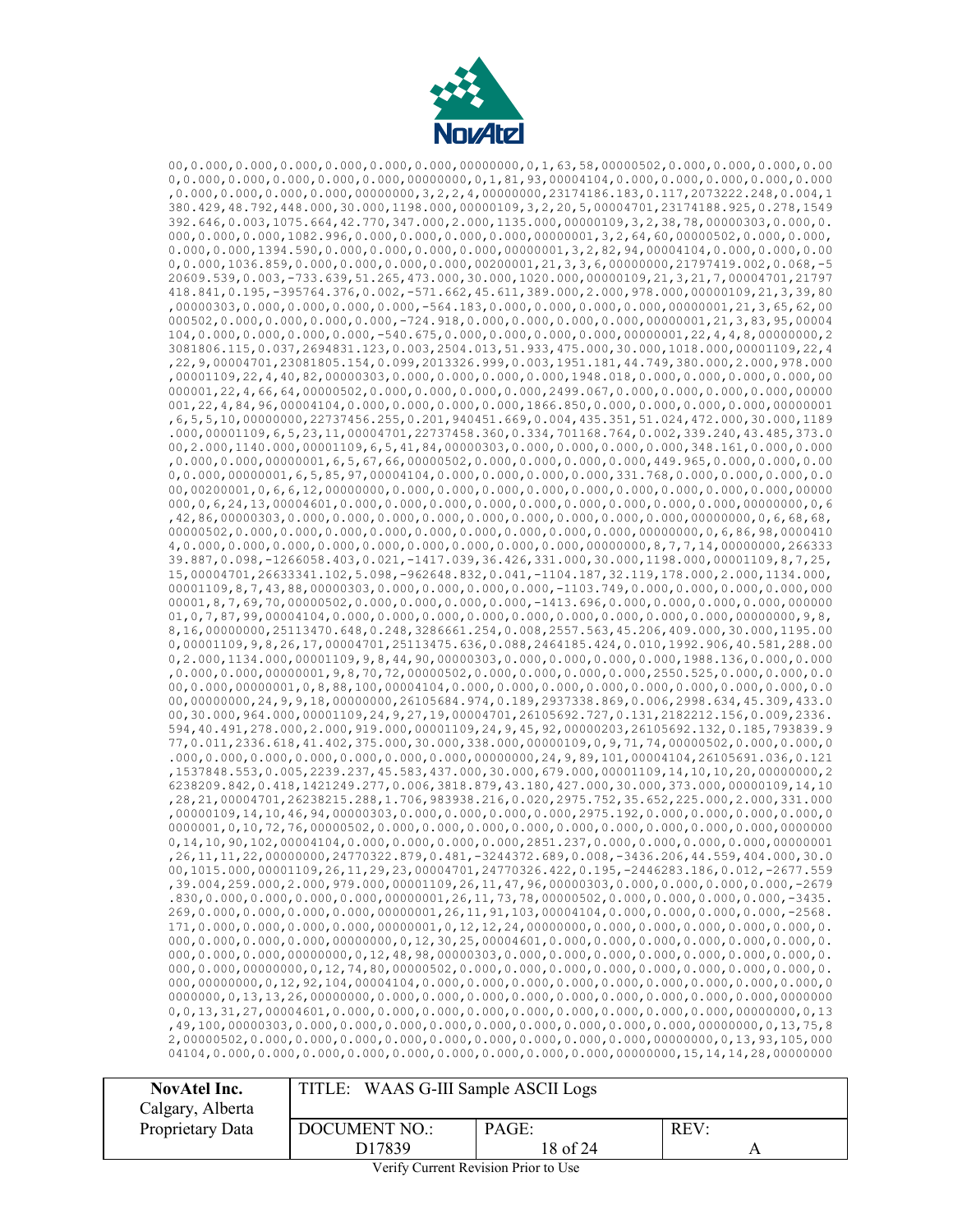

,22794681.072,0.157,-1286648.335,0.004,-1470.769,51.285,467.000,30.000,1196.000,00001109, 15,14,32,29,00004701,22794683.252,0.034,-980148.895,0.003,-1146.048,45.429,392.000,2.000, 1135.000,00001109,15,14,50,102,00000203,22794684.011,0.174,-996649.066,0.008,-1146.046,44 .561,405.000,30.000,1066.000,00000109,15,14,76,84,00000502,0.000,0.000,0.000,0.000,-1475. 671,0.000,0.000,0.000,0.000,00000001,15,14,94,106,00004104,0.000,0.000,0.000,0.000,-1101. 962,0.000,0.000,0.000,0.000,00000001,16,15,15,30,00000000,25858608.300,0.219,-2943706.169 ,0.005,-2701.157,46.214,434.000,30.000,1194.000,00001109,16,15,33,31,00004701,25858611.11 2,0.225,-2227868.043,0.007,-2104.791,39.207,272.000,2.000,1138.000,00001109,16,15,51,104, 00000303,0.000,0.000,0.000,0.000,-2099.293,0.000,0.000,0.000,0.000,00000001,16,15,77,86,0 0000502,0.000,0.000,0.000,0.000,-2692.932,0.000,0.000,0.000,0.000,00000001,16,15,95,107,0 0004104,0.000,0.000,0.000,0.000,-2010.956,0.000,0.000,0.000,0.000,00000001,29,16,16,32,00 000000,26190873.024,0.131,-3927946.624,0.005,-3894.691,46.994,448.000,30.000,1012.000,000 01109,29,16,34,33,00004701,26190878.281,0.424,-2908564.918,0.007,-3034.820,37.606,274.000 ,2.000,961.000,00001109,29,16,52,106,00000203,26190878.088,0.087,-2418601.088,0.020,-3034 .821,36.875,329.000,30.000,799.000,00000109,29,16,78,88,00000502,0.000,0.000,0.000,0.000, -3894.015,0.000,0.000,0.000,0.000,00000001,29,16,96,108,00004104,0.000,0.000,0.000,0.000, -2907.836,0.000,0.000,0.000,0.000,00000001,18,17,17,34,00000000,21631754.017,0.201,983349 .894,0.003,596.890,52.473,480.000,30.000,1195.000,00001109,18,17,35,35,00004701,21631754. 476,0.212,735492.036,0.002,465.113,46.899,406.000,2.000,1138.000,00001109,18,17,53,108,00 000303,0.000,0.000,0.000,0.000,461.893,0.000,0.000,0.000,0.000,00200001,18,17,79,90,00000 502,0.000,0.000,0.000,0.000,592.763,0.000,0.000,0.000,0.000,00200001,18,17,97,109,0000410 4,0.000,0.000,0.000,0.000,443.863,0.000,0.000,0.000,0.000,00000001,135,18,54,110,00000005 ,39782655.727,0.330,2861.245,0.007,2.330,48.312,454.000,30.000,1199.000,00001309,0,19,55, 111,00000005,0.000,0.000,0.000,0.000,0.000,0.000,0.000,0.000,0.000,00000000,0,20,56,112,0 0000005,0.000,0.000,0.000,0.000,0.000,0.000,0.000,0.000,0.000,00000000,0,21,57,113,000000 05,0.000,0.000,0.000,0.000,0.000,0.000,0.000,0.000,0.000,00000000,0,22,58,114,00000005,0. 000,0.000,0.000,0.000,0.000,0.000,0.000,0.000,0.000,00000000,0,23,59,115,00000005,0.000,0 .000,0.000,0.000,0.000,0.000,0.000,0.000,0.000,00000000,0,24,60,116,00000005,0.000,0.000, 0.000,0.000,0.000,0.000,0.000,0.000,0.000,00000000,0,25,61,117,00000005,0.000,0.000,0.000 ,0.000,0.000,0.000,0.000,0.000,0.000,00000000,135,26,98,110,00004006,39782630.142,0.099,2 136.489,0.006,1.796,47.735,464.000,30.000,1194.000,00001309,0,27,99,111,00004006,0.000,0. 000,0.000,0.000,0.000,0.000,0.000,0.000,0.000,00000000,0,28,100,112,00004006,0.000,0.000,  $0.000, 0.000, 0.000, 0.000, 0.000, 0.000, 0.000, 0.000, 0.000, 0.000, 0.29, 101, 113,00004006, 0.000, 0.000, 0.000, 0.000, 0.000, 0.000, 0.000, 0.000, 0.000, 0.000, 0.000, 0.000, 0.000, 0.000, 0.000, 0.000, 0.000, 0.000,$ 0,0.000,0.000,0.000,0.000,0.000,0.000,00000000,0,30,102,114,00004006,0.000,0.000,0.000,0. 000,0.000,0.000,0.000,0.000,0.000,00000000,0,31,103,115,00004006,0.000,0.000,0.000,0.000,  $0.000, 0.000, 0.000, 0.000, 0.000, 0.000, 0.000, 0.0000, 0.32, 104, 116, 00004006, 0.000, 0.000, 0.000, 0.000, 0.000, 0.000, 0.000, 0.000, 0.000, 0.000, 0.000, 0.000, 0.000, 0.000, 0.000, 0.000, 0.000, 0.000, 0.000, 0.00$ 0,0.000,0.000,0.000,0.000,00000000,0,33,105,117,00004006,0.000,0.000,0.000,0.000,0.000,0. 000,0.000,0.000,0.000,00000000\*55c5fe7d

#### <span id="page-18-0"></span>3.1.10 RAWFRAMEDATAB

@RAWFRAMEDATAA,18,SATTIME,700,325620.000,0,0,0;50,102,15,3,0,0000,1,300,40,8b3c06a002aaaa aaaaaaaaaaaaaaaaaaaaaaaaaaaaaaaaaaaaaaaaaaaaaaaaaaaaaaa56849700000\*87c4eb59

#### <span id="page-18-1"></span>3.1.11 RXCOMMANDSB

@RXCOMMANDSA,44,COARSE,700,325640.000,0,0,0;80,"AGCMODE L1 AUTO","AGCMODE L2 AUTO","AGCMODE L5 AUTO","ANTENNAPOWER OFF","ASSIGN 18 ACTIVE 135 0 500","ASSIGN 26 ACTIVE 135 0 500","CHANCONFIG 18GPSALL8GEO","CORRSPACING L1GEO 18 0.1","CORRSPACING L1GEO 19 0.1","CORRSPACING L1GEO 20 0.1","CORRSPACING L1GEO 21 0.1","CORRSPACING L1GEO 22 0.1","CORRSPACING L1GEO 23 0.1","CORRSPACING L1GEO 24 0.1","CORRSPACING L1GEO 25 0.1","DLLBW L1CA 0.200000","DLLBW L1GEO 0.200000","DLLBW L1C 0.200000","DLLBW L2C 0.200000","DLLBW L2PY 0.200000","DLLBW L5GPS 0.200000","DLLBW L5GEO 0.200000","ECUTOFF 0.000000","ETHCONFIG ETHA 100 FULL MDI","ETHCONFIG ETHB AUTO AUTO AUTO","FIX POSITION 51.000000 -114.000000 1000.000000","IPCONFIG ETHB STATIC 0.0.0.0 0.0.0.0 0.0.0.0","IPCONFIG ETHA STATIC 192.168.0.10 255.255.255.0 0.0.0.0","ICOMCONFIG ICOM1 UDP 0.0.0.0:3000 ETHA","ICOMCONFIG ICOM2 DISABLED","LOG ICOM2 CARDSTATUSB ONTIME 1","LOG ICOM2 FACTORYDATAB ONTIME 1","LOG ICOM2 MEASUREMENTDATAB ONTIME 1","LOG ICOM2 AGCINFOB ONTIME 1","LOG ICOM2 RAWFRAMEDATAB ONNEW","LOG ICOM2 VERSIONB ONTIME 500","LOG ICOM2 RXCOMMANDSB ONTIME 600","LOG ICOM2 ETHSTATUSB ONTIME 500","PLLDYNAMIC L1CA FALSE 3.000000 0.000000 0 0.000000 0","PLLDYNAMIC L1C FALSE 3.000000 0.000000 0 0.000000 0","PLLDYNAMIC L2C FALSE 3.000000 0.000000 0 0.000000 0","PLLDYNAMIC L5GPS FALSE 3.000000 0.000000 0 0.000000 0","PLLDYNAMIC L2PY FALSE 0.200000 0.000000 0 0.000000

| TITLE: WAAS G-III Sample ASCII Logs<br><b>NovAtel Inc.</b><br>Calgary, Alberta |                                |                   |      |
|--------------------------------------------------------------------------------|--------------------------------|-------------------|------|
| Proprietary Data                                                               | <b>DOCUMENT NO.:</b><br>D17839 | PAGE:<br>19 of 24 | REV: |

Verify Current Revision Prior to Use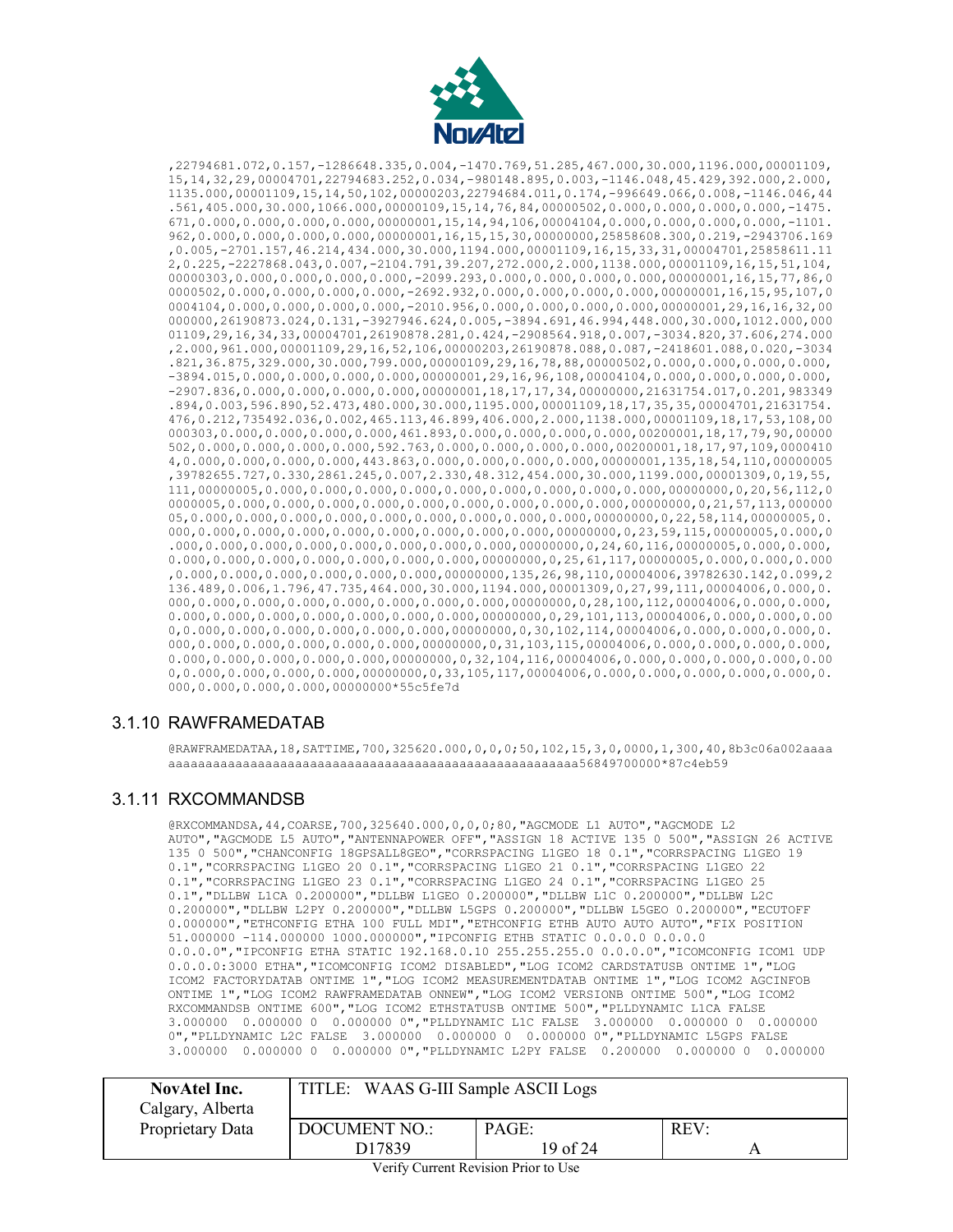

0","PLLDYNAMIC L1GEO FALSE 3.000000 0.000000 0 0.000000 0","PLLDYNAMIC L5GEO FALSE 3.000000 0.000000 0 0.000000 0","PULSEBLANKING L1 95 2","PULSEBLANKING L2 95 2","PULSEBLANKING L5 95 2","RFATTEN 0","RFIFTEMP ON","TRACKMODE STANDARD GPS","TRACKTYPE L5GEO 26 I5","TRACKTYPE L5GEO 27 I5","TRACKTYPE L5GEO 28 I5","TRACKTYPE L5GEO 29 I5","TRACKTYPE L5GEO 30 I5","TRACKTYPE L5GEO 31 I5","TRACKTYPE L5GEO 32 I5","TRACKTYPE L5GEO 33 I5","THRESHOLD L1CA 36 20 36","THRESHOLD L1C 36 20 10","THRESHOLD L2C 36 20 10","THRESHOLD L2PY 30 10 10","THRESHOLD L5GPS 36 20 36","THRESHOLD L1GEO 36 26 36 18","THRESHOLD L1GEO 36 26 36 19","THRESHOLD L1GEO 36 26 36 20","THRESHOLD L1GEO 36 26 36 21","THRESHOLD L1GEO 36 26 36 22","THRESHOLD L1GEO 36 26 36 23","THRESHOLD L1GEO 36 26 36 24","THRESHOLD L1GEO 36 26 36 25","THRESHOLD L5GEO 36 26 36 26","THRESHOLD L5GEO 36 26 36 27","THRESHOLD L5GEO 36 26 36 28","THRESHOLD L5GEO 36 26 36 29","THRESHOLD L5GEO 36 26 36 30","THRESHOLD L5GEO 36 26 36 31","THRESHOLD L5GEO 36 26 36 32","THRESHOLD L5GEO 36 26 36 33"\*492db888

#### <span id="page-19-0"></span>3.1.12 SATPOSB

@SATPOSA,43,COARSE,700,325640.000,0,0,0;GPS,TRUE,TRUE,31,1,0,2,0,0,-100.0,-1000.0,0.000,0 ,-100.0,-1000.0,2847.088,2,0,2,0,0,-100.0,-1000.0,0.000,0,-100.0,-1000.0,-2822.353,3,0,0, 0,0,33.5,-59.8,1382.208,0,33.5,-59.8,1382.384,4,0,2,0,0,-100.0,-1000.0,0.000,0,-100.0,-10 00.0,-1079.495,5,0,2,0,0,-100.0,-1000.0,0.000,0,-100.0,-1000.0,-3432.458,6,0,0,0,0,45.9,-78.7,438.803,0,45.9,-78.7,438.596,7,0,2,0,0,-100.0,-1000.0,0.000,0,-100.0,-1000.0,-2727.2 04,8,0,0,0,0,2.1,1.4,-1423.128,0,2.1,1.4,-1423.147,9,0,0,0,0,13.8,84.4,2546.249,0,13.8,84 .4,2545.938,10,0,2,0,0,-100.0,-1000.0,0.000,0,-100.0,-1000.0,-2173.745,11,0,2,0,0,-100.0, -1000.0,0.000,0,-100.0,-1000.0,3601.566,12,0,2,0,0,-100.0,-1000.0,0.000,0,-100.0,-1000.0, 301.656,13,0,2,0,0,-100.0,-1000.0,0.000,0,-100.0,-1000.0,-1813.386,14,0,0,0,0,5.2,-169.0, 3818.083,0,5.2,-169.0,3818.247,15,0,0,0,0,43.9,67.3,-1483.764,0,43.9,67.3,-1484.293,16,0, 0,0,0,11.6,-95.8,-2697.203,0,11.6,-95.8,-2696.985,17,0,2,0,0,-100.0,-1000.0,0.000,0,-100. 0,-1000.0,1283.169,18,0,0,0,0,80.5,-123.4,589.687,0,80.5,-123.4,589.100,19,0,0,0,0,17.8,- 41.9,2986.734,0,17.9,-41.9,2986.594,20,0,2,0,0,-100.0,-1000.0,0.000,0,-100.0,-1000.0,1897 .625,21,0,0,0,0,71.4,121.3,-729.952,0,71.4,121.3,-729.777,22,0,0,0,0,41.6,-114.8,2496.661 ,0,41.6,-114.8,2496.103,23,0,2,0,0,-100.0,-1000.0,0.000,0,-100.0,-1000.0,-346.556,24,0,0, 0,0,6.9,111.8,2992.095,0,6.9,111.8,2992.493,25,0,2,0,0,-100.0,-1000.0,0.000,0,-100.0,-100 0.0,-1089.387,26,0,0,0,0,15.4,37.3,-3443.856,0,15.4,37.3,-3444.229,28,0,2,0,0,-100.0,-100 0.0,0.000,0,-100.0,-1000.0,2623.899,29,0,0,0,0,5.1,164.8,-3893.871,0,5.1,164.8,-3893.914, 30,0,2,0,0,-100.0,-1000.0,0.000,0,-100.0,-1000.0,-3262.582,31,0,2,0,0,-100.0,-1000.0,0.00 0,0,-100.0,-1000.0,227.352,32,0,2,0,0,-100.0,-1000.0,0.000,0,-100.0,-1000.0,2877.044\*238a 8cb2

## <span id="page-19-1"></span>3.1.13 TIMESOLUTIONB

@TIMESOLUTIONA,45,COARSE,700,325641.000,0,0,0;NOT\_COMPUTED,0,0.000000000,0.000000000,0.00 0000000,0,18,0,0,19,0,00000002,1068719.250,-102656.132812500,3.417,6.936,-12010482.971,10 229233.737,21228562.737,1,1,0,0,00000089,0.000,0.000000000,0.000,0.000,0.000,0.000,0.000, 2,2,3,0,00000002,1072233.125,47605.222656250,2.473,3.878,-16416070.959,2352003.997,202877 94.590,3,3,21,0,00000002,1082468.875,-82828.093750000,1.556,2.266,-2586861.363,-19658836. 698,17947610.483,4,4,22,0,00000002,1081827.750,46904.023437500,2.138,3.227,-21236360.602, -10920689.098,11949046.469,5,5,6,0,00000002,1076001.250,113246.484375000,1.996,2.984,-182 76321.945,-4548938.120,18950251.371,6,6,0,0,00000089,0.000,0.000000000,0.000,0.000,0.000, 0.000,0.000,7,7,8,0,00000041,1066725.625,1272.240844727,4.839,37.149,6754548.835,13644213 .390,21771298.960,8,8,9,0,00000002,1080956.375,64689.964843750,3.732,8.844,18883369.434,- 14828574.034,10851051.498,9,9,24,0,00000041,1086841.750,46.336467743,4.349,16.753,1575382 4.723,-21316218.547,1461785.306,10,10,14,0,00000041,1091747.375,65913.328125000,4.512,21. 101,-14398040.072,-20513849.640,-8810369.406,11,11,26,0,00000002,1071234.750,-38315.24218 7500,3.606,7.988,15124895.388,-59533.442,21247092.592,12,12,0,0,00000089,0.000,0.00000000 0,0.000,0.000,0.000,0.000,0.000,13,13,0,0,00000089,0.000,0.00000000,0.000,0.000,0.000,0. 000,0.000,14,14,15,0,00000002,1077773.375,-31798.189453125,2.060,3.091,9570361.158,-13934 236.310,20410519.937,15,15,16,0,00000002,1078278.500,-75542.867187500,3.917,10.418,-25686 662.871,1502779.915,7240781.841,16,16,29,0,00000041,1092742.875,120164.625000000,4.532,21 .759,-3847552.601,-24824941.453,-8633371.754,17,17,18,0,00000002,1080393.000,70700.390625 000,1.513,2.177,-10036706.009,-15562842.109,19540298.098,\*2c422650

| <b>NovAtel Inc.</b><br>Calgary, Alberta | TITLE: WAAS G-III Sample ASCII Logs |                   |     |
|-----------------------------------------|-------------------------------------|-------------------|-----|
| Proprietary Data                        | <b>DOCUMENT NO.:</b><br>D17839      | PAGE:<br>20 of 24 | REV |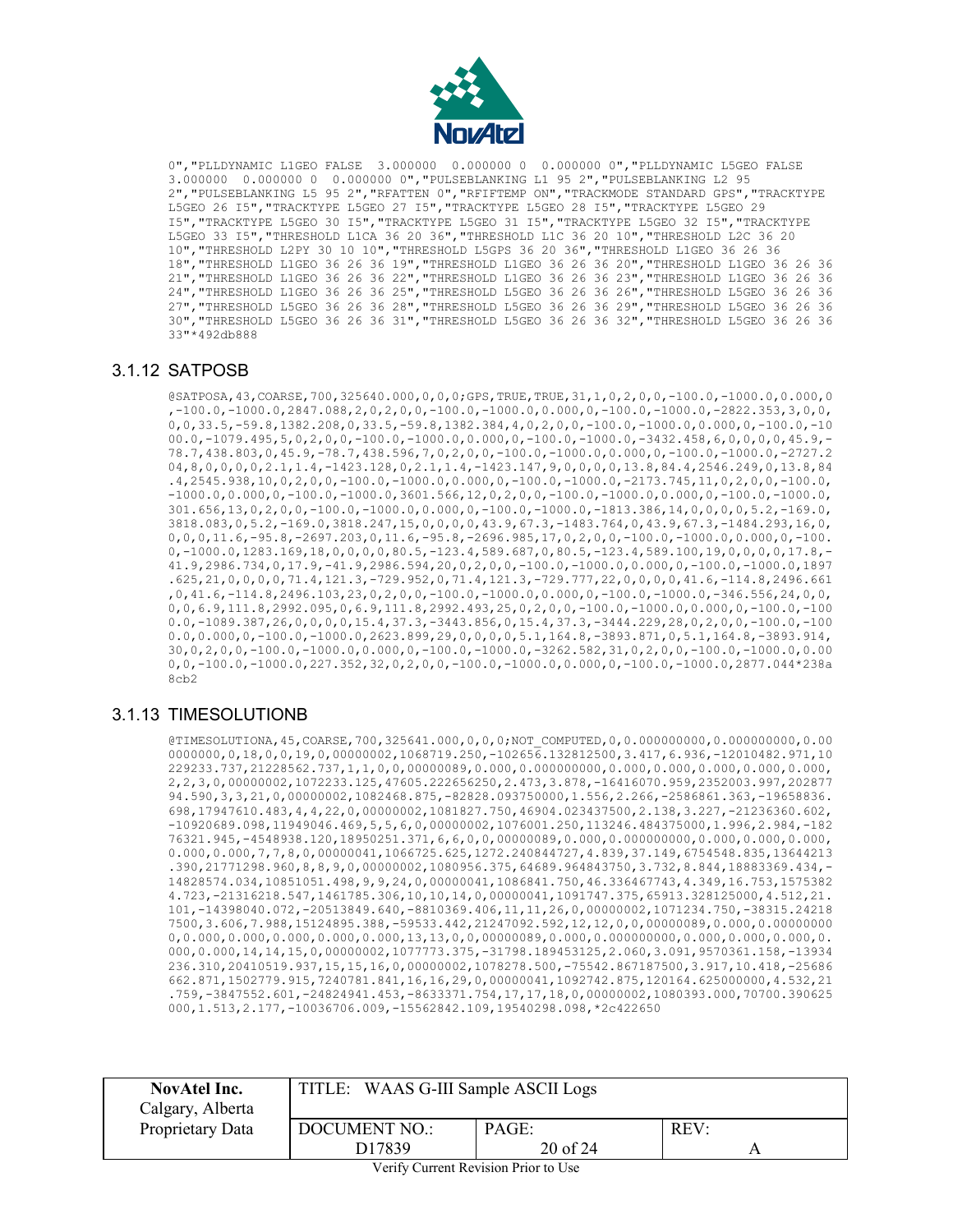

#### <span id="page-20-0"></span>3.1.14 SOFTLOADSTATUSB

@SOFTLOADSTATUSA,46,COARSE,700,325641.000,0,0,0;NOT\_STARTED,"\*b9a6bb98

#### <span id="page-20-1"></span>3.1.15 VERSIONB

@VERSIONA,47,COARSE,700,325642.000,0,0,0;5,IOMASTER,7,0,"DJV12190001","G3IOM-2.01","AW3IA 0000AN0022","AG3IB0000RB0000","","","Jan 22

2013","16:47:57","","","",RFCC,4,0,"DKF12280024","G3RFCC13-2.00","","","","G3RFCCFPGA-7", "","","","","",RFDC,4,1,"DKE12270024","G3RFDCG3-1.01","","","","","","","","","",DSPC,2,0 ,"DJJ12300005","G3DSPC-1.01","AW3DA0000AN0022","AG3DB0000RB0000","AG3NA0000DN0004","G3DSP CFPGA-10","Jan 22

2013","16:49:50","","","",DSPC,2,1,"DJJ12300005","G3DSPC-1.01","AW3DA0000AN0022","AG3DB00 00RB0000","AG3NA0000DN0004","G3DSPCFPGA-10","Jan 22 2013","16:49:50","","",""\*bbc0bc64

# <span id="page-20-2"></span>**3.2 Legacy Logs**

#### <span id="page-20-3"></span>3.2.1 ALLSQMIB

#ALLSQMIA,NO\_PORTS,0,0.0,COARSE,700,325642.000,00000000,0000,0;106,19,0,13,3099987,321876 1,5722845,5877455,6042575,6204357,6283461,6212015,6047489,5883905,5734153,3840885,3271725 ,19,18,13,1265381,1302597,1553725,1769121,1909761,1983491,2042605,1977439,1838283,1670691 ,1432567,1307669,1223679,19,36,13,0,0,0,0,0,0,0,0,0,0,0,0,0,19,62,13,0,0,0,0,0,0,0,0,0,0, 0,0,0,19,80,13,0,0,0,0,0,0,0,0,0,0,0,0,0,-1,1,13,0,0,0,0,0,0,0,0,0,0,0,0,0,-1,19,13,0,0,0 ,0,0,0,0,0,0,0,0,0,0,-1,37,13,0,0,0,0,0,0,0,0,0,0,0,0,0,-1,63,13,0,0,0,0,0,0,0,0,0,0,0,0, 0,-1,81,13,0,0,0,0,0,0,0,0,0,0,0,0,0,3,2,13,4806138,4993858,8783622,9017792,9263800,95130 86,9630778,9528460,9257290,8999250,8769602,5905780,4988952,3,20,13,1869257,1951399,232615 3,2676953,2953933,3114163,3179545,3103027,2906071,2602753,2272837,2086729,1934993,3,38,13 ,0,0,0,0,0,0,0,0,0,0,0,0,0,3,64,13,0,0,0,0,0,0,0,0,0,0,0,0,0,3,82,13,0,0,0,0,0,0,0,0,0,0, 0,0,0,21,3,13,6756048,6979082,11676630,11976944,12274186,12579876,12714426,12581422,12247 568,11922092,11634210,8030490,6922404,21,21,13,3313798,3485032,4126052,4781696,5309918,56 82612,5815538,5712278,5358194,4872108,4196420,3845866,3549396,21,39,13,0,0,0,0,0,0,0,0,0, 0,0,0,0,21,65,13,0,0,0,0,0,0,0,0,0,0,0,0,0,21,83,13,0,0,0,0,0,0,0,0,0,0,0,0,0,22,4,13,645 1761,6727019,12518037,12881949,13253925,13657777,13836095,13682785,13281449,12880987,1253 1007,8080875,6720865,22,22,13,3397989,3534063,4161729,4770143,5286033,5635829,5747253,565 0307,5300177,4758925,4057497,3700223,3408839,22,40,13,0,0,0,0,0,0,0,0,0,0,0,0,0,22,66,13, 0,0,0,0,0,0,0,0,0,0,0,0,0,22,84,13,0,0,0,0,0,0,0,0,0,0,0,0,0,6,5,13,6142077,6373881,11218 733,11521893,11825887,12156483,12308303,12175399,11830263,11492429,11194825,7412741,62606 77,6,23,13,2616992,2734808,3259170,3758576,4124938,4418780,4468834,4359408,4085220,372137 8,3232688,2990014,2764770,6,41,13,0,0,0,0,0,0,0,0,0,0,0,0,0,6,67,13,0,0,0,0,0,0,0,0,0,0,0 ,0,0,6,85,13,0,0,0,0,0,0,0,0,0,0,0,0,0,-1,6,13,0,0,0,0,0,0,0,0,0,0,0,0,0,-1,24,13,0,0,0,0 ,0,0,0,0,0,0,0,0,0,-1,42,13,0,0,0,0,0,0,0,0,0,0,0,0,0,-1,68,13,0,0,0,0,0,0,0,0,0,0,0,0,0, -1,86,13,0,0,0,0,0,0,0,0,0,0,0,0,0,8,7,13,1001022,1038734,1909048,1962026,2012472,2070538 ,2100276,2086966,2019046,1960130,1901882,1207958,1008346,8,25,13,142189,136865,160239,166 859,200571,214331,224733,219507,202847,167661,137749,101497,93621,8,43,13,0,0,0,0,0,0,0,0 ,0,0,0,0,0,8,69,13,0,0,0,0,0,0,0,0,0,0,0,0,0,8,87,13,0,0,0,0,0,0,0,0,0,0,0,0,0,9,8,13,310 8565,3225395,5640261,5801249,5960591,6119665,6189925,6114977,5944325,5779977,5628607,3760 009,3189191,9,26,13,971746,1024836,1214522,1389324,1523580,1637314,1674240,1645422,153097 2,1375646,1204080,1099898,1018680,9,44,13,0,0,0,0,0,0,0,0,0,0,0,0,0,9,70,13,0,0,0,0,0,0,0 ,0,0,0,0,0,0,9,88,13,0,0,0,0,0,0,0,0,0,0,0,0,0,24,9,13,3663133,3778799,6274873,6425867,65 95157,6762767,6842877,6766387,6582901,6412225,6243741,4319695,3701355,24,27,13,1103994,11 46560,1354734,1537056,1706918,1781274,1816482,1768624,1686076,1524326,1290308,1178856,108 3960,24,45,13,-183087,-57441,2354049,2487913,2636801,2796413,2857631,2794563,2620695,2450 033,2288943,394491,183087,24,71,13,0,0,0,0,0,0,0,0,0,0,0,0,0,24,89,13,11483019,12038523,1 4296529,16638021,18476311,19738327,20173371,19729543,18501959,16604119,14247767,12991215, 11969007,14,10,13,2500443,2599557,4560433,4689797,4820033,4953219,5016555,4962779,4828007 ,4697473,4580699,3027429,2569035,14,28,13,354488,377564,495172,558628,604642,654656,69659 2,697140,644782,603890,532834,500864,490476,14,46,13,0,0,0,0,0,0,0,0,0,0,0,0,0,14,72,13,0 ,0,0,0,0,0,0,0,0,0,0,0,0,14,90,13,0,0,0,0,0,0,0,0,0,0,0,0,0,26,11,13,2896636,3002672,5275 118,5423656,5562184,5720092,5776292,5720716,5558710,5417748,5277628,3526060,2986796,26,29 ,13,734511,769351,916947,1014403,1136025,1224433,1255161,1225763,1119569,993611,865539,78 7131,722603,26,47,13,0,0,0,0,0,0,0,0,0,0,0,0,0,26,73,13,0,0,0,0,0,0,0,0,0,0,0,0,0,26,91,1

| <b>NovAtel Inc.</b><br>Calgary, Alberta | TITLE: WAAS G-III Sample ASCII Logs |                   |      |
|-----------------------------------------|-------------------------------------|-------------------|------|
| Proprietary Data                        | <b>DOCUMENT NO.:</b><br>D17839      | PAGE:<br>21 of 24 | REV: |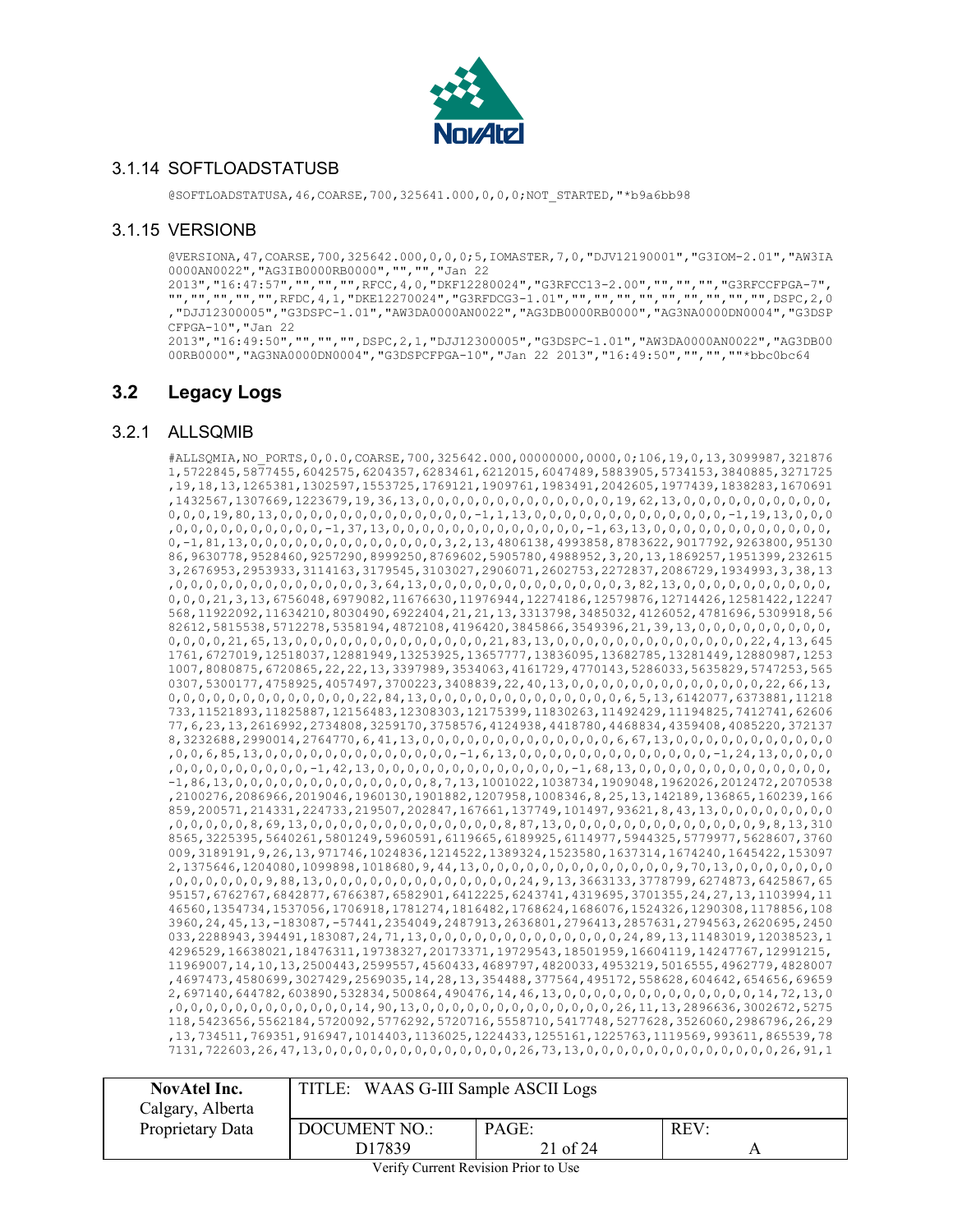

3,0,0,0,0,0,0,0,0,0,0,0,0,0,-1,12,13,0,0,0,0,0,0,0,0,0,0,0,0,0,-1,30,13,0,0,0,0,0,0,0,0,0 ,0,0,0,0,-1,48,13,0,0,0,0,0,0,0,0,0,0,0,0,0,-1,74,13,0,0,0,0,0,0,0,0,0,0,0,0,0,-1,92,13,0 ,0,0,0,0,0,0,0,0,0,0,0,0,-1,13,13,0,0,0,0,0,0,0,0,0,0,0,0,0,-1,31,13,0,0,0,0,0,0,0,0,0,0, 0,0,0,-1,49,13,0,0,0,0,0,0,0,0,0,0,0,0,0,-1,75,13,0,0,0,0,0,0,0,0,0,0,0,0,0,-1,93,13,0,0, 0,0,0,0,0,0,0,0,0,0,0,15,14,13,6783520,7018604,11759864,12061528,12365160,12681964,128290 14,12697728,12352148,12029510,11746466,8065876,6935610,15,32,13,3422314,3570408,4209044,4 829586,5305664,5622318,5743182,5604828,5235956,4747820,4101540,3743212,3469352,15,50,13,- 429011,-253203,3354855,3575267,3816499,4041963,4129337,4040919,3815979,3609813,3404295,69 6759,429011,15,76,13,0,0,0,0,0,0,0,0,0,0,0,0,0,15,94,13,0,0,0,0,0,0,0,0,0,0,0,0,0,16,15,1 3,3539390,3674754,6428922,6605124,6781006,6964796,7038548,6958314,6762966,6572706,6395642 ,4232590,3597252,16,33,13,981132,1026886,1189558,1366884,1515336,1603778,1656140,1609576, 1480660,1330564,1134690,1039458,950418,16,51,13,0,0,0,0,0,0,0,0,0,0,0,0,0,16,77,13,0,0,0, 0,0,0,0,0,0,0,0,0,0,16,95,13,0,0,0,0,0,0,0,0,0,0,0,0,0,29,16,13,3625333,3770673,6704979,6 889127,7072327,7274241,7360255,7289357,7080761,6901221,6718149,4543839,3870841,29,34,13,6 27318,683064,863400,1048416,1186518,1299860,1360102,1387992,1304200,1186090,1060642,97108 0,894872,29,52,13,-132675,-54789,1283883,1367683,1452145,1544441,1580247,1533445,1438681, 1340949,1255285,223431,132675,29,78,13,0,0,0,0,0,0,0,0,0,0,0,0,0,29,96,13,0,0,0,0,0,0,0,0 ,0,0,0,0,0,18,17,13,7270298,7548020,13332012,13702208,14072208,14465188,14638756,14476624 ,14058692,13681074,13330558,8901920,7538946,18,35,13,4481649,4667035,5464795,6355169,7015 325,7402971,7578197,7399611,6949395,6270133,5435075,4995213,4658629,18,53,13,0,0,0,0,0,0, 0,0,0,0,0,0,0,18,79,13,0,0,0,0,0,0,0,0,0,0,0,0,0,18,97,13,0,0,0,0,0,0,0,0,0,0,0,0,0,135,5 4,13,4490477,4664819,8303875,8528909,8756089,8977459,9078339,8981491,8745505,8516851,8302 747,5554655,4709557,-1,55,13,0,0,0,0,0,0,0,0,0,0,0,0,0,-1,56,13,0,0,0,0,0,0,0,0,0,0,0,0,0 ,-1,57,13,0,0,0,0,0,0,0,0,0,0,0,0,0,-1,58,13,0,0,0,0,0,0,0,0,0,0,0,0,0,-1,59,13,0,0,0,0,0 ,0,0,0,0,0,0,0,0,-1,60,13,0,0,0,0,0,0,0,0,0,0,0,0,0,-1,61,13,0,0,0,0,0,0,0,0,0,0,0,0,0,13 5,98,13,14424037,15086195,17867889,20721115,22980693,24396015,24848507,24228543,22653667, 20367683,17496267,15965853,14730625,-1,99,13,0,0,0,0,0,0,0,0,0,0,0,0,0,-1,100,13,0,0,0,0, 0,0,0,0,0,0,0,0,0,-1,101,13,0,0,0,0,0,0,0,0,0,0,0,0,0,-1,102,13,0,0,0,0,0,0,0,0,0,0,0,0,0 ,-1,103,13,0,0,0,0,0,0,0,0,0,0,0,0,0,-1,104,13,0,0,0,0,0,0,0,0,0,0,0,0,0,-1,105,13,0,0,0, 0,0,0,0,0,0,0,0,0,0\*4b98c94a

#### <span id="page-21-0"></span>3.2.2 ALLSQMQB

#ALLSQMQA,NO\_PORTS,0,0.0,COARSE,700,325644.000,00000000,0000,0;106,19,0,13,12972,9766,-46 04,-2030,-4848,-4632,4270,-5780,-7612,-14124,-9954,74,1632,19,18,13,124259,108733,107603, 105001,33465,-4701,-25685,-95673,-155021,-202329,-223059,-221187,-212439,19,36,13,0,0,0,0 ,0,0,0,0,0,0,0,0,0,19,62,13,0,0,0,0,0,0,0,0,0,0,0,0,0,19,80,13,0,0,0,0,0,0,0,0,0,0,0,0,0, -1,1,13,0,0,0,0,0,0,0,0,0,0,0,0,0,-1,19,13,0,0,0,0,0,0,0,0,0,0,0,0,0,-1,37,13,0,0,0,0,0,0 ,0,0,0,0,0,0,0,-1,63,13,0,0,0,0,0,0,0,0,0,0,0,0,0,-1,81,13,0,0,0,0,0,0,0,0,0,0,0,0,0,3,2, 13,40527,31253,30335,32919,34475,34089,33087,6937,-16045,-22113,-14531,14307,16033,3,20,1 3,72579,68989,73825,99035,51517,37361,50747,11269,-50531,-78975,-103659,-125833,-140063,3 ,38,13,0,0,0,0,0,0,0,0,0,0,0,0,0,3,64,13,0,0,0,0,0,0,0,0,0,0,0,0,0,3,82,13,0,0,0,0,0,0,0, 0,0,0,0,0,0,21,3,13,17168,18686,15646,22828,24258,32096,15244,-11380,-34240,-47184,-50396 ,21536,49820,21,21,13,119810,116092,112354,103792,72352,61528,55446,26198,15894,-26134,-2 0686,120,-17506,21,39,13,0,0,0,0,0,0,0,0,0,0,0,0,0,21,65,13,0,0,0,0,0,0,0,0,0,0,0,0,0,21, 83,13,0,0,0,0,0,0,0,0,0,0,0,0,0,22,4,13,45477,50577,-11861,-1845,4835,24283,22937,-3179,- 46555,-85515,-95209,-40409,-27615,22,22,13,282596,292116,319624,327886,271968,216210,1033 00,23378,-76736,-172622,-236142,-249994,-244194,22,40,13,0,0,0,0,0,0,0,0,0,0,0,0,0,22,66, 13,0,0,0,0,0,0,0,0,0,0,0,0,0,22,84,13,0,0,0,0,0,0,0,0,0,0,0,0,0,6,5,13,1834,2242,2012,174 8,876,20654,24188,-9586,-49984,-62190,-65860,37522,64492,6,23,13,109026,108778,128208,140 114,132270,116286,81428,68702,-15468,-44652,-83520,-90890,-106732,6,41,13,0,0,0,0,0,0,0,0 ,0,0,0,0,0,6,67,13,0,0,0,0,0,0,0,0,0,0,0,0,0,6,85,13,0,0,0,0,0,0,0,0,0,0,0,0,0,-1,6,13,0, 0,0,0,0,0,0,0,0,0,0,0,0,-1,24,13,0,0,0,0,0,0,0,0,0,0,0,0,0,-1,42,13,0,0,0,0,0,0,0,0,0,0,0 ,0,0,-1,68,13,0,0,0,0,0,0,0,0,0,0,0,0,0,-1,86,13,0,0,0,0,0,0,0,0,0,0,0,0,0,8,7,13,99664,1 02950,46436,40768,41574,28746,22266,6424,2184,-1760,-9540,-34740,-52462,8,25,13,-18642,-1 8774,11028,4542,47270,58236,49130,19568,37088,34296,87240,101230,77360,8,43,13,0,0,0,0,0, 0,0,0,0,0,0,0,0,8,69,13,0,0,0,0,0,0,0,0,0,0,0,0,0,8,87,13,0,0,0,0,0,0,0,0,0,0,0,0,0,9,8,1 3,21442,25538,-10698,-9466,-10044,-3410,-13772,-18446,-38580,-38746,-45654,22996,25574,9, 26,13,-30451,-26153,-19199,-23263,-52833,-70501,-83665,-91645,-127149,-134479,-110099,-92 023,-104515,9,44,13,0,0,0,0,0,0,0,0,0,0,0,0,0,9,70,13,0,0,0,0,0,0,0,0,0,0,0,0,0,9,88,13,0 ,0,0,0,0,0,0,0,0,0,0,0,0,24,9,13,1216,672,23716,22986,26952,28484,39948,23516,10488,2386, -4448,50860,75838,24,27,13,108021,121011,122561,107019,88929,86157,86577,70761,24691,-468 1,-27693,-18389,-45685,24,45,13,41278,39504,1410,4798,3090,2500,-2584,-26310,-48936,-5066

| <b>NovAtel Inc.</b> | TITLE: WAAS G-III Sample ASCII Logs |          |      |
|---------------------|-------------------------------------|----------|------|
| Calgary, Alberta    |                                     |          |      |
| Proprietary Data    | <b>DOCUMENT NO.:</b>                | PAGE:    | REV: |
|                     | D17839                              | 22 of 24 |      |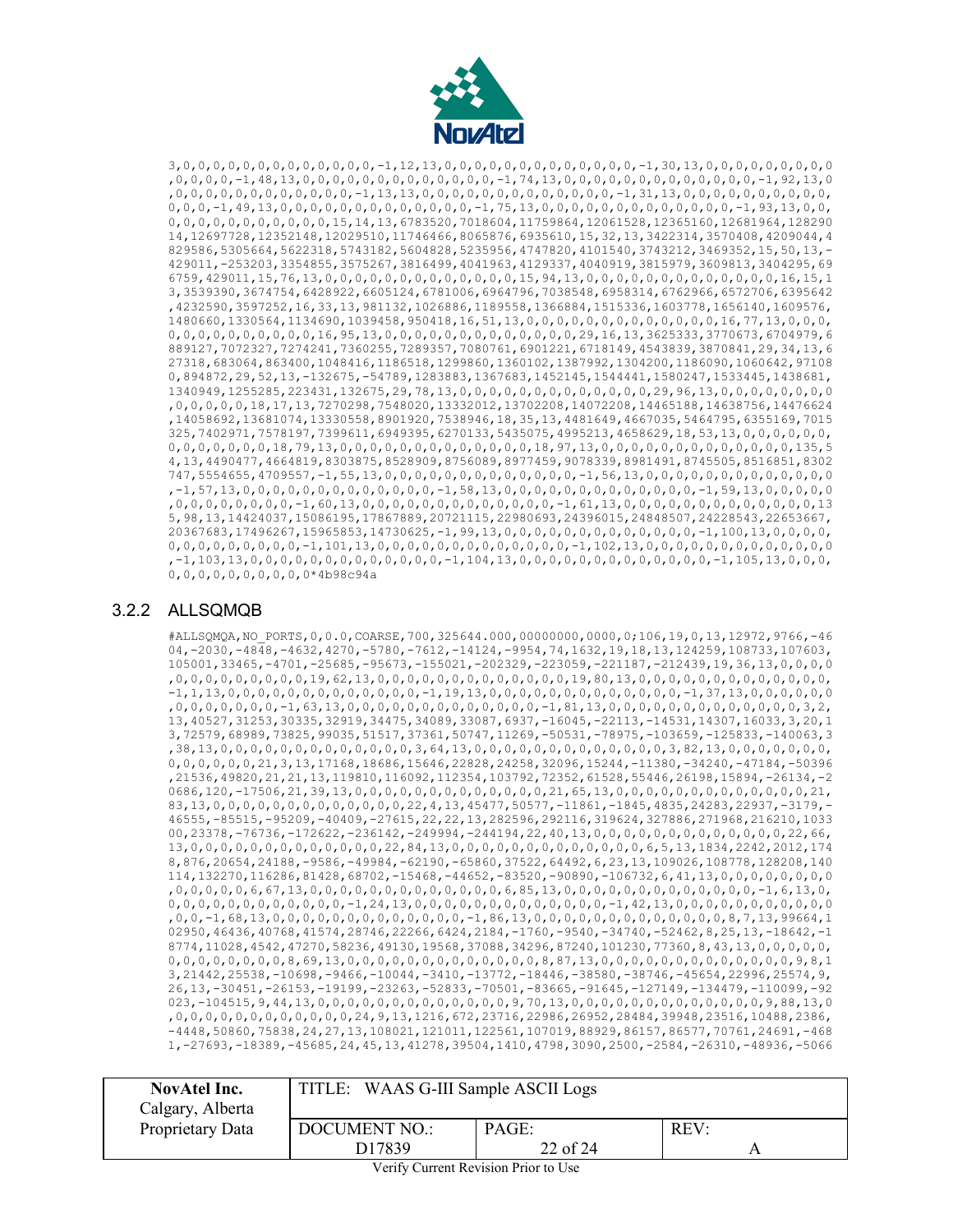

8,-47862,-46772,-41278,24,71,13,0,0,0,0,0,0,0,0,0,0,0,0,0,24,89,13,-291041,-282953,-21681 9,-92763,8715,113045,152629,153899,99161,-8941,-79157,-138481,-156611,14,10,13,11396,8392 ,-5850,-3738,-334,13338,8422,1184,-16524,-21542,-17420,92914,122788,14,28,13,-32889,-2037 1,13111,14877,18433,17027,-9003,9039,31539,46103,29589,26819,33557,14,46,13,0,0,0,0,0,0,0 ,0,0,0,0,0,0,14,72,13,0,0,0,0,0,0,0,0,0,0,0,0,0,14,90,13,0,0,0,0,0,0,0,0,0,0,0,0,0,26,11, 13,37109,31953,19767,22041,19711,22617,28239,20387,13673,12807,20811,84329,102507,26,29,1 3,-5353,-2417,31361,33215,17947,6045,-2471,-13705,-16323,-15289,329,4405,-1975,26,47,13,0 ,0,0,0,0,0,0,0,0,0,0,0,0,26,73,13,0,0,0,0,0,0,0,0,0,0,0,0,0,26,91,13,0,0,0,0,0,0,0,0,0,0, 0,0,0,-1,12,13,0,0,0,0,0,0,0,0,0,0,0,0,0,-1,30,13,0,0,0,0,0,0,0,0,0,0,0,0,0,-1,48,13,0,0, 0,0,0,0,0,0,0,0,0,0,0,-1,74,13,0,0,0,0,0,0,0,0,0,0,0,0,0,-1,92,13,0,0,0,0,0,0,0,0,0,0,0,0 ,0,-1,13,13,0,0,0,0,0,0,0,0,0,0,0,0,0,-1,31,13,0,0,0,0,0,0,0,0,0,0,0,0,0,-1,49,13,0,0,0,0 ,0,0,0,0,0,0,0,0,0,-1,75,13,0,0,0,0,0,0,0,0,0,0,0,0,0,-1,93,13,0,0,0,0,0,0,0,0,0,0,0,0,0, 15,14,13,11873,5249,4237,3497,-8641,673,19873,26081,24587,30331,35539,105043,84397,15,32, 13,-10360,-10188,9526,30814,65876,92522,97716,92166,99738,86720,110232,139044,148506,15,5 0,13,-35698,-46884,-40226,-36256,-31422,-22596,-11338,-7960,19538,37408,54834,47816,35698 ,15,76,13,0,0,0,0,0,0,0,0,0,0,0,0,0,15,94,13,0,0,0,0,0,0,0,0,0,0,0,0,0,16,15,13,28010,218 76,14760,17472,3588,5084,3484,-12030,-36416,-36432,-29700,25638,20388,16,33,13,118332,118 850,143484,139078,118974,112804,83100,66756,27104,22254,-22872,3040,-2124,16,51,13,0,0,0, 0,0,0,0,0,0,0,0,0,0,16,77,13,0,0,0,0,0,0,0,0,0,0,0,0,0,16,95,13,0,0,0,0,0,0,0,0,0,0,0,0,0 ,29,16,13,-889,1405,5751,6555,1053,5005,7703,-7571,-44463,-63315,-77797,-73891,-73683,29, 34,13,-24646,-30934,-3930,16116,26552,814,31130,17052,6418,14022,-1238,11582,17460,29,52, 13,-43601,-39471,-28973,-18899,-21983,-17875,-17543,-16553,-8477,917,6439,72861,43601,29, 78,13,0,0,0,0,0,0,0,0,0,0,0,0,0,29,96,13,0,0,0,0,0,0,0,0,0,0,0,0,0,18,17,13,32713,37843,3 1649,30115,29031,31345,35815,11927,-26497,-43455,-42317,43381,69587,18,35,13,577013,57857 1,572025,547101,462795,340751,193159,21693,-171115,-341333,-478035,-530777,-581075,18,53, 13,0,0,0,0,0,0,0,0,0,0,0,0,0,18,79,13,0,0,0,0,0,0,0,0,0,0,0,0,0,18,97,13,0,0,0,0,0,0,0,0, 0,0,0,0,0,135,54,13,50464,45246,141842,143084,169506,175220,168584,136046,107846,103878,1 08816,143912,152516,-1,55,13,0,0,0,0,0,0,0,0,0,0,0,0,0,-1,56,13,0,0,0,0,0,0,0,0,0,0,0,0,0 ,-1,57,13,0,0,0,0,0,0,0,0,0,0,0,0,0,-1,58,13,0,0,0,0,0,0,0,0,0,0,0,0,0,-1,59,13,0,0,0,0,0 ,0,0,0,0,0,0,0,0,-1,60,13,0,0,0,0,0,0,0,0,0,0,0,0,0,-1,61,13,0,0,0,0,0,0,0,0,0,0,0,0,0,13 5,98,13,395474,407214,499136,521844,481048,424152,299196,141936,-30694,-160860,-240298,-2 73678,-292968,-1,99,13,0,0,0,0,0,0,0,0,0,0,0,0,0,-1,100,13,0,0,0,0,0,0,0,0,0,0,0,0,0,-1,1 01,13,0,0,0,0,0,0,0,0,0,0,0,0,0,-1,102,13,0,0,0,0,0,0,0,0,0,0,0,0,0,-1,103,13,0,0,0,0,0,0 ,0,0,0,0,0,0,0,-1,104,13,0,0,0,0,0,0,0,0,0,0,0,0,0,-1,105,13,0,0,0,0,0,0,0,0,0,0,0,0,0\*24 559c62

#### <span id="page-22-0"></span>3.2.3 RANGEB

#RANGEA,NO\_PORTS,0,0.0,COARSE,700,325645.000,00000000,0000,0;29,19,0,24969394.224,0.182,3 195542.482,0.006,2981.525,45.2,1015.000,00101c04,19,0,24969395.123,1.102,2354991.901,0.00 6,2323.269,43.0,962.000,01301c0b,3,0,23170782.108,0.282,2091110.415,0.004,1371.575,48.7,1 211.000,00101c44,3,0,23170784.861,0.619,1563331.473,0.003,1068.765,42.9,1148.000,01301c4b ,21,0,21799240.626,0.481,-530184.238,0.003,-739.392,51.2,1033.000,00101c64,21,0,21799240. 953,0.305,-403225.170,0.002,-576.145,45.7,991.000,01301c6b,22,0,23075616.449,0.124,272735 8.171,0.003,2500.145,52.0,1031.000,00101c84,22,0,23075615.476,0.035,2038672.733,0.002,194 8.166,44.9,991.000,01301c8b,6,0,22736389.447,0.232,946057.685,0.003,427.132,51.0,1202.000 ,00101ca4,6,0,22736391.594,0.030,705537.098,0.004,332.836,43.5,1153.000,01301cab,8,0,2663 6852.350,0.080,-1284527.069,0.023,-1424.267,35.7,1211.000,00101ce4,8,0,26636858.176,0.908 ,-977040.009,0.034,-1109.819,34.2,1147.000,01301ceb,9,0,25107151.491,0.102,3319870.685,0. 008,2551.583,45.1,1208.000,00101d04,9,0,25107155.949,0.627,2490062.869,0.008,1988.246,40. 7,1147.000,01301d0b,24,0,26098269.339,0.030,2976309.403,0.006,2996.793,46.0,977.000,00101 d24,24,0,26098276.448,0.417,2212578.743,0.007,2335.160,40.4,932.000,01301d2b,14,0,2622876 2.613,0.036,1470895.323,0.006,3818.963,43.1,386.000,00101d44,14,0,26228767.739,2.324,1022 623.482,0.020,2975.818,35.4,344.000,01301d4b,26,0,24778830.442,0.071,-3289079.697,0.009,- 3441.785,44.3,1028.000,00101d64,26,0,24778833.641,0.360,-2481119.787,0.008,-2681.905,38.8 ,992.000,01301d6b,15,0,22798329.537,0.011,-1305820.432,0.004,-1478.792,51.3,1209.000,0010 1dc4,15,0,22798331.417,0.052,-995088.194,0.002,-1152.300,45.5,1148.000,01301dcb,16,0,2586 5295.016,0.299,-2978845.709,0.007,-2704.922,46.1,1207.000,00101de4,16,0,25865297.510,0.02 6,-2255249.469,0.008,-2107.726,39.5,1151.000,01301deb,29,0,26200507.932,0.204,-3978577.19 9,0.005,-3894.610,46.6,1025.000,00101e04,29,0,26200513.167,0.057,-2948017.274,0.010,-3034 .758,37.2,974.000,01301e0b,18,0,21630284.192,0.133,991074.996,0.003,591.579,52.5,1208.000 ,00101e24,18,0,21630284.471,0.119,741511.596,0.004,460.974,47.0,1151.000,01301e2b,135,0,3 9782650.195,0.164,2890.438,0.006,2.430,48.3,1212.000,80021e44\*1b6d1c32

| <b>NovAtel Inc.</b><br>Calgary, Alberta | TITLE: WAAS G-III Sample ASCII Logs        |                   |     |  |
|-----------------------------------------|--------------------------------------------|-------------------|-----|--|
| Proprietary Data                        | <b>DOCUMENT NO.:</b><br>D <sub>17839</sub> | PAGE:<br>23 of 24 | REV |  |